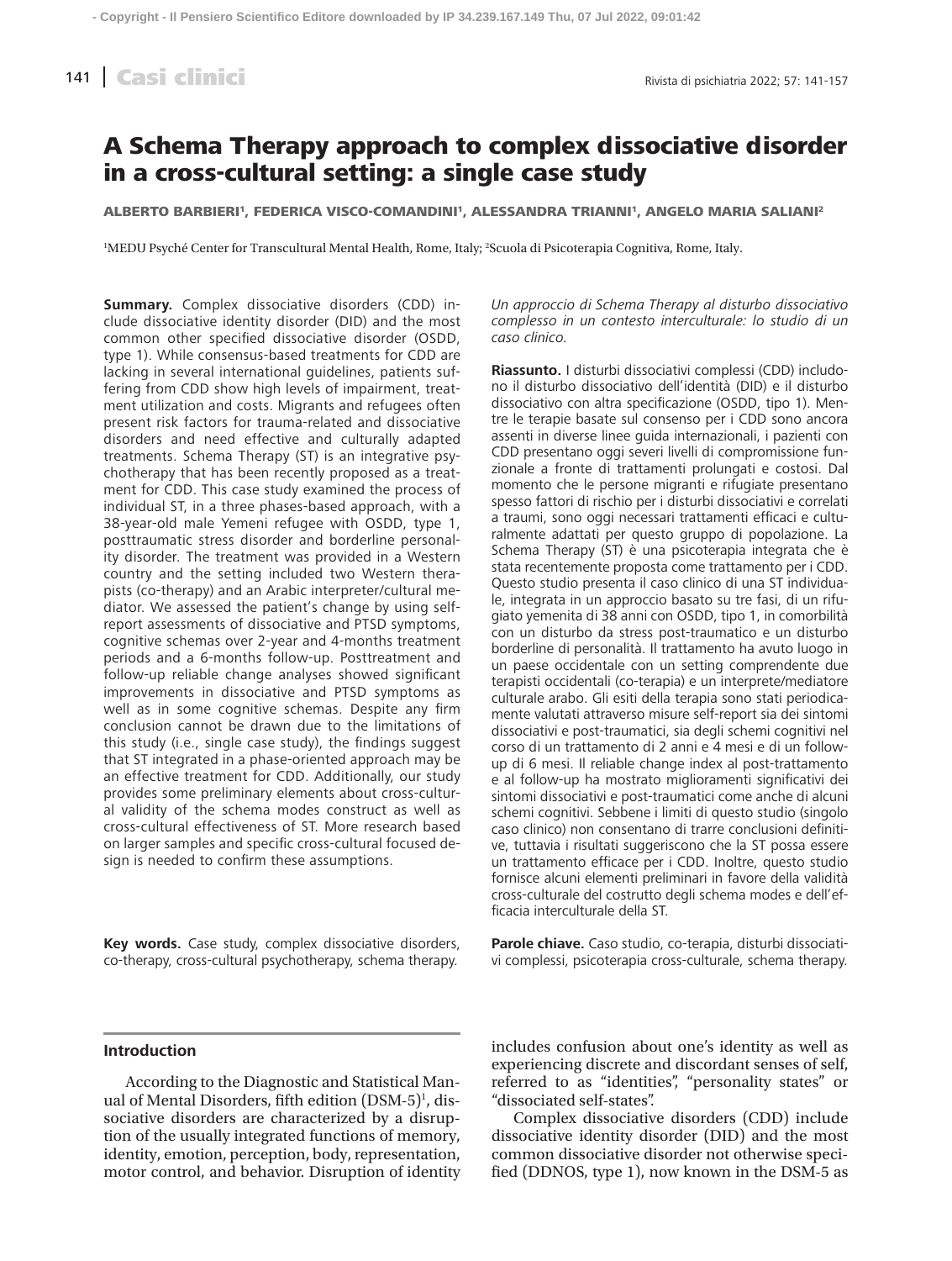other specified dissociative disorder (OSDD, type  $1$ <sup>2</sup>. The latter includes the subjects whose identity alteration is less marked to fully meet the diagnostic criterion of DID or who have identity alteration without dissociative amnesia. Patients suffering from CDD show high levels of impairment, high treatment utilization, and high treatment costs<sup>3</sup>. Numerous authors have demonstrated that pathological dissociation, dissociative disorders and possession phenomena occur at comparable rates in many different cultures or countries<sup>4</sup>. CDD in particular have been found in prevalence studies around the world using systematic assessments and validated interviews<sup>5</sup>, including countries of the Arabian Peninsula where the patient of this case study comes from6 . One of the strongest predictors of dissociation is antecedent trauma, particularly early childhood trauma, as well as difficulties with attachment and parental emotional neglect<sup> $7-10$ </sup>. The relationship between dissociation and many types of trauma is robust and has been validated across cultures in clinical and nonclinical samples by several studies<sup>7</sup>.

Emotion dysregulation is a core feature of CDD, as it is for borderline personality disorder (BPD). Indeed, there are many similarities between BPD and CDD, and dissociative disorders and BPD have often been reported to occur comorbidly<sup>11-13</sup>. Childhood traumatic events (e.g., sexual abuse, physical and/or psychological abuse) and attachment difficulties which contribute to affect dysregulation are relevant risk factors for both borderline and dissociative symptoms $9,14-17$  along with biological diatheses or vulnerabilities. Posttraumatic stress disorder (PTSD) is also a common co-morbidity of patients with CDD<sup>18</sup>.

Currently, consensus-based treatments for CDD are lacking in several international guidelines (e.g., National Institute for Health and Care Excellence guidelines). Trauma and dissociation experts generally recommend an individual, phase-oriented psychotherapy using eclectically integrated interventions (e.g., psychodynamic, analytic, ego psychology, cognitive, behavioral, attachment, and neurodevelopmental approaches). As initially proposed by Pierre Janet in his pioneering work $19$ , in the first phase, safety and symptom stabilization is established, in the second phase traumatic memories are confronted and processed, and in the third phase identity integration and rehabilitation is addressed (see practice-based guidelines by International Society for the Study of Trauma and Dissociation<sup>20</sup>). Recently, some authors presented schema therapy (ST) as an alternative for phaseoriented trauma treatment models (in short 'POTTmodels') for DID, considering POTT lengthy and with rather high reported dropout rates<sup>21</sup>. Although POTT length statistics are scarcely found, in their review Brand et al.<sup>18</sup> reported a mean length of 8.4 (SD=4.8) years of treatment for CDD patients who were still in the last phase of treatment.  $ST^{22,23}$  is an integrative therapy for personality disorders that combines, in a systematic and structured model, elements of cognitive, behavioral, psychodynamic, and humanistic/experiential forms of psychotherapy. ST targets chronic emotional and cognitive maladaptive patterns, called "early maladaptive schemas" (EMS), which originate in adverse childhood experiences and early temperament. EMS are repeating themes about oneself and one's relationships that affect emotional processing, influence interpersonal style, and guide behavior. The primary objective of ST is to ameliorate EMS, replacing maladaptive coping responses with adaptive ones, and modify the transient, state-related manifestations of EMS, called "schema modes" which we refer to here as "modes". The latter are those EMS, coping responses or behaviors that are active at a given time for an individual $23$  and are activated when specific EMS are triggered by specific situations, leading to overwhelming emotions and maladaptive coping responses that account for rapid changes in mood and behaviour often observed in personality disordered patients $24$ .

ST seems a viable option for the treatment of CDD given its emphasis on the consequences of early childhood neglect and abuse, and the explanation within the therapeutic model of the patient's experience of drastic shifts between personality states (i.e., mode switching or "flipping"). While a person is characterised by several schema modes, at a given moment in time, only one mode is predominant and determines the current behavior of patients with severe pathology, as this dominant mode shuts off the other modes $25$ . In this perspective, a dysfunctional mode can be considered as one of the aspects of the self that has not completely integrated with others in a cohesive personality structure and thus operates in a dissociated manner<sup>26</sup>. Therefore, the various identities of a patient with CDD are regarded as extreme expressions of dissociated dysfunctional modes – especially in DID (in which a mode operate at a given moment without even being aware of the existence of the other modes) and in a milder way in OSDD, type 1. They differ from the modes of patients with personality disorders in how the patient experiences the mode, that is in the *degree* of experienced dissociation from the other modes<sup>23,25,26</sup>. It has been proposed that the dissociation between different modes as described by Young et al.<sup>23</sup> is consistent with dissociation as conceptualized by the theory of structural dissociation of the personality (i.e., the trauma-related division of personality into different prototypical parts does not occur at random, but likely follows rather well-defined evolutionary prepared metaphorical "fault lines" in the structure of the personality) $27$  and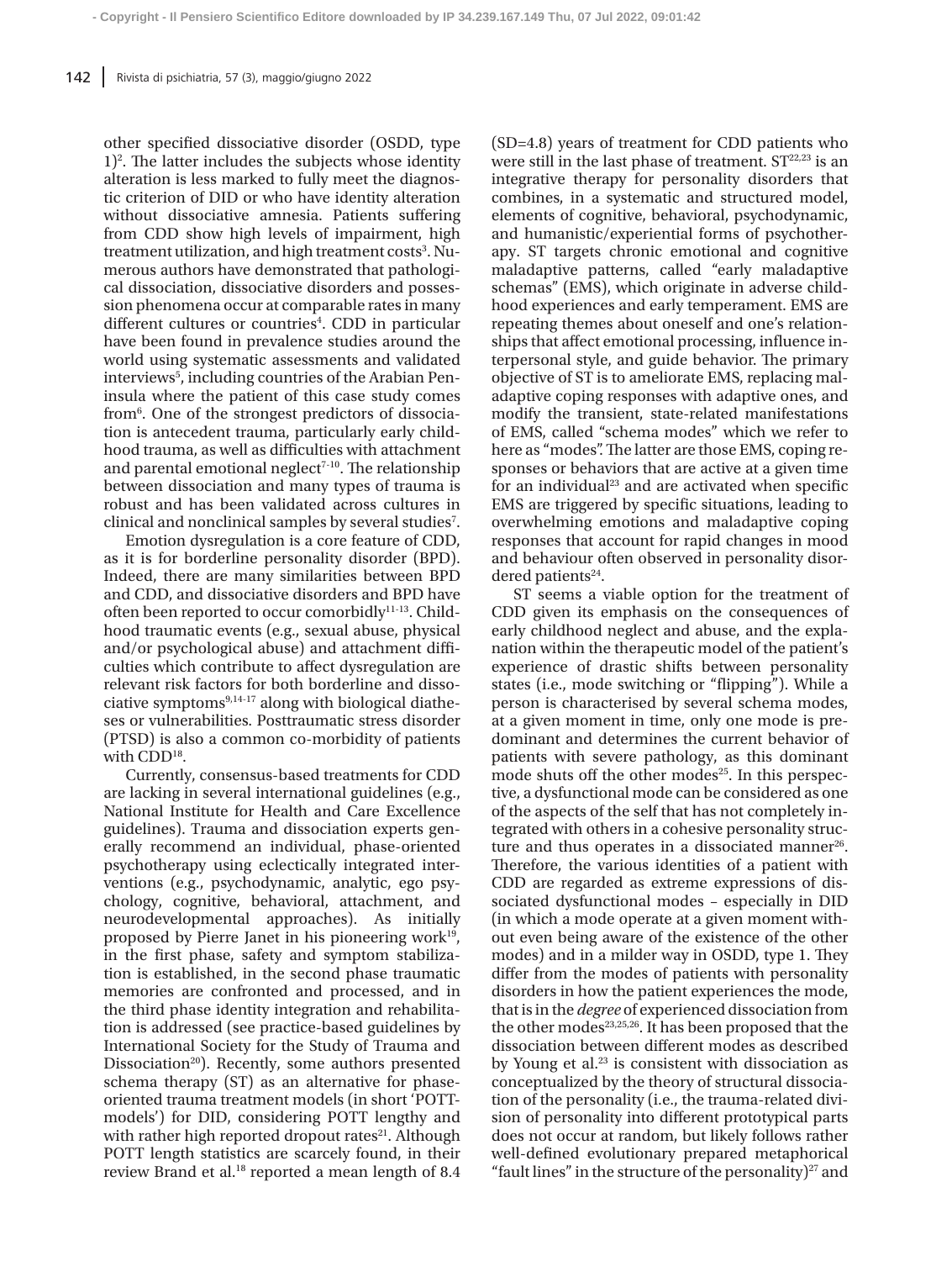concerns the concept of *désagrégation* (i.e., dis-integration) of the personality as originally advocated by Janet in his dissociation theory<sup>28</sup>.

This study aims to contribute to the current literature by exploring the use of ST in the understanding and treatment of CDD in a cross-cultural setting consisting of a Yemeni refugee patient, an Arabicspeaking interpreter/cultural mediator and two Italian therapists. To the best of our knowledge there are no studies to date which investigated either the cross-cultural validity of schema modes or ST effectiveness in non-Western patients. We consider this case particularly relevant as the growing migratory flows in contemporary Europe increasingly pose the challenge of cross-cultural therapy settings and there is an urgent need to adopt integrated and culturally adapted psychotherapeutic approaches for migrants and refugees who often present traumarelated and dissociative disorders<sup>29,30</sup>. We describe the 2-year and 4-months outpatient ST treatment and 6-months follow-up of a 38-year-old male Arabic-speaking refugee with CDD, PTSD and BPD. First, we will describe the treatment process. We will then present scores of the process measures ratings and the progress of the patient as repeatedly measured during treatment by the *Dissociative Experiences Scale* - *II* (DES-II)<sup>31</sup>, a self-report measure of EMS, and the Posttraumatic Stress Disorder Checklist  $(PCL-5)^{32}$ . The rationale for applying ST to this specific case was that this is an evidence-based therapy<sup>33</sup> covering a wide array of consequences following adulthood and childhood trauma, including BPD<sup>34,35</sup> and PTSD<sup>36</sup>.

We adopted a therapeutic approach based on a transdiagnostic model, emphasizing common pathways of partly overlapping clinical syndromes such as CDD, PTSD and borderline phenomena<sup>21,37</sup>.

## **Methods**

#### **PROCEDURE**

#### *Informed consent and psychotherapy process*

The patient participated in the case study after giving written informed consent. He understood and agreed that we could make use of the therapists' notes, psychotherapy process, and measures for the purpose of the single case study. Additional informed consent was obtained for the audiotaped therapy sessions and for the publication of the drawings and paintings he donated to the therapists.

We used a fictitious name for the patient (i.e., Alì) and omitted all information that was not strictly necessary for understanding the case. The ST treatment process was documented on the basis of the therapists' case notes and extensive discussions between them.

#### **PATIENT**

Alì is a Yemeni 38-year-old painter and art teacher, married and childless. At the time of his first clinical interview, he was living in a reception center in Italy (a country of second resettlement for him after staying a few months in another European country following his escape from Yemen), waiting for the results of his asylum application. Alì reported that he had to flee his country due to persecution, while his wife remained in the country. In Yemen, the patient was a teacher at the Institute of Art in his city. As he used to portray naked men and women, he was threatened by some of the parents of his students who complained that his teaching methods were contrary to morality. Alì was detained for three days by the police following allegations of immoral behavior. During his detention, the patient was tortured and sexually abused by the police officers. After some years, he was attacked by another man on a motorcycle who shot him while he was driving his car.

As a child Alì was neglected and suffered from physical and psychological abuse by his mother who was totally dedicated to her daughter (Alì's stepsister), who suffered from psychosis. When Alì was 10 years old, his mother left the rest of the family to go abroad with her daughter where she remained for 13 years before returning. Alì reported that he was generally protected by his father, even though he was often violent with his children and also with him. The patient also suffered episodes of sexual abuse by other adults during his childhood. Alì was assessed using the Structured Clinical Interview for DSM-5 (SCID-5)<sup>38</sup> and the SCID-5 for Personality Disorders (SCID-5-PD)<sup>39</sup>. The diagnosis of dissociative disorders was verified with the Dissociative Disorders Interview Schedule (DDIS)<sup>40</sup>. The patient fulfilled DSM-5 criteria for OSDD, type 1 (i.e., chronic dissociative disorder with mixed symptoms), PTSD, BPD with narcissistic and histrionic traits.

#### **SETTING AND PSYCHOTHERAPISTS**

The case study took place at the Psyché Clinical Center for Transcultural Mental Health run by the medical humanitarian NGO Medici per i Diritti Umani (MEDU) in Rome (Italy). Dr. A.B., the case manager, and Dr. F.V.C., both certified cognitive-behavioral therapists, conducted the psychotherapy. Psychotherapy was given once a week in 60-minute sessions. All the first 17-months sessions were held in Arabic with the translation of an interpreter/certified cultural mediator native in Arabic which from now on we will refer to as the "interpreter". In the last stage, the sessions were held half in Italian and half in Arabic. The therapy sessions occurred with the two therapists present at the same time (i.e., co-therapy) and the interpreter. Indeed, psychotherapies supported by trained and experienced in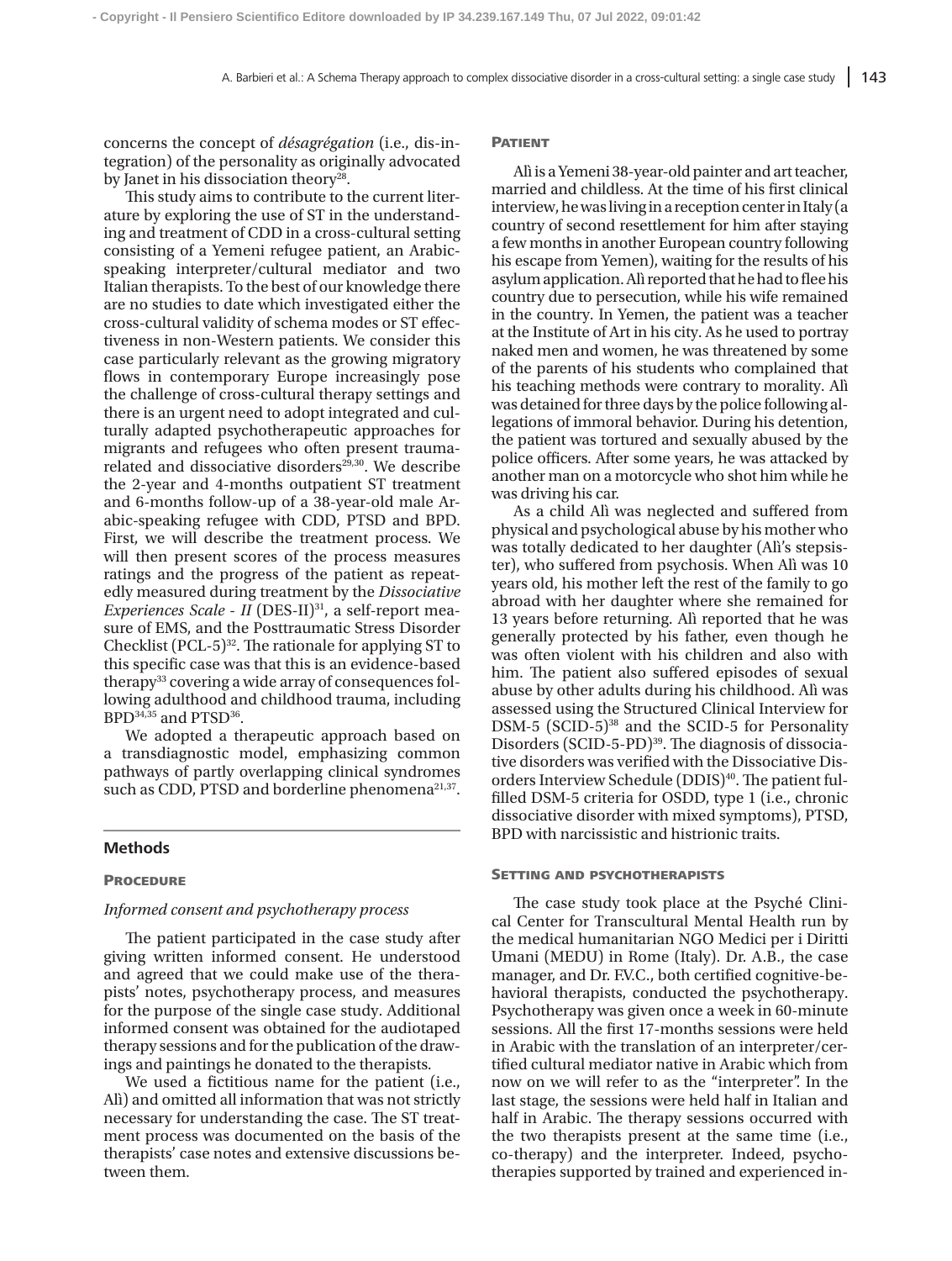terpreters are an effective option with traumatized refugees<sup>41</sup>. Some therapy sessions were audiotaped and examined during supervision with a certified ST supervisor and a certified cognitive-behavioral therapy (CBT) trainer with extensive ST experience (Dr. A.M.S.) providing feedback. Usually, trauma-focused treatments for PTSD in patients who have experienced multiple and/or prolonged interpersonal traumatic events (i.e., complex trauma) are made at the Psyché Clinical Center by two therapists. Cotherapy aims to prevent vicarious traumatization $42$ and compassion fatigue<sup>43</sup> through both mutual support and a diluted emotional drain for therapists who are faced with complex trauma cases that may be difficult to deal with alone<sup>44</sup>. Both the therapists and the interpreter had a minimum of three years of experience in mental health work in cross-cultural settings.

#### **MEASURES**

The measures used in the study are displayed in the Supplemental table 1. A description of how using these standardized measures of process and outcome meets the American Psychological Association's criteria for evidence-based practice<sup>45</sup> is provided in the online supplemental materials. In line with the patient's symptoms and history as well as treatment adopted (i.e., ST approach), we used the translated Arabic versions of the Young Schema Questionnaire Short Form  $(YSQ-SF)^{46}$ , the PTSD Checklist for DSM-5 (PCL-5)<sup>47</sup>, the Dissociative Experiences Scale-II (DES-II)48. For any conceptual uncertainty on the items and/or on the Arabic terminology, the patient was supported by an independent interpreter (i.e., an interpreter different from the one who was part of the treatment team). For the therapy adherence ratings, we used the English version of the Schema Therapy Rating Scale (STRS)<sup>49</sup>.

| <b>Table 1.</b> Scores on the YSQ-SF Schema Domains, PCL-5 and DES-II Scores, Reliable Change Indices, and Effect Sizes for Pre- |  |  |
|----------------------------------------------------------------------------------------------------------------------------------|--|--|
| treatment to Posttreatment and Follow-Up.                                                                                        |  |  |

| <b>Scales</b>                                  | <b>Pretreat-</b><br>ment | Midtreat-<br>ment | <b>Posttreat-</b><br>ment | <b>RCI</b> | <b>ES</b> | Follow-up      | <b>RCI</b> | <b>ES</b> |
|------------------------------------------------|--------------------------|-------------------|---------------------------|------------|-----------|----------------|------------|-----------|
| YSQ-SF Schema Do-<br>mains                     |                          |                   |                           |            |           |                |            |           |
| Disconnection/<br>rejection                    | 3.6                      | 2.0               | 0.2                       | $3.79*$    | 2.68      | 3.4            | 0.22       | 0.16      |
| Impaired autonomy/<br>performance              | 2.0                      | 0.2               | 0.2                       | $2.68*$    | 2.34      | 1.2            | 1.19       | 1.04      |
| Impaired limits                                | 3.5                      | 1.5               | 1.5                       | $1.98*$    | 1.68      | 3.0            | 0.50       | 0.42      |
| Other-directedness                             | 4.5                      | 1.5               | 2.0                       | $3.64*$    | 3.00      | 2.0            | $3.64*$    | 3.00      |
| Over-vigilance/inhi-<br>bition                 | 3.5                      | 2.5               | 2.0                       | $1.97*$    | 1.74      | 1.5            | $2.63*$    | 2.32      |
| <b>PCL-5 total</b>                             | 42                       | 23                | 22                        | $3.62*$    | 1.92      | 28             | $2.53*$    | 1.34      |
| Intrusion symptoms                             | 8                        | $\mathbf{1}$      | $\overline{2}$            | $2.79*$    | 1.94      | $\overline{3}$ | $2.33*$    | 1.61      |
| Avoidance                                      | 5                        | 1                 | $\mathbf{1}$              | $3.52*$    | 1.72      | $\overline{4}$ | 0.88       | 0.43      |
| Negative alterations in<br>cognition and moods | 11                       | 12                | 9                         | 0.52       | 0.38      | 10             | 0.26       | 0.19      |
| Alterations in Arousal                         | 18                       | 9                 | 10                        | $2.28*$    | 1.74      | 11             | $1.99*$    | 1.52      |
| <b>DES-II total</b>                            | 63.0                     | 32.5              | 26.8                      | $5.56*$    | 2.84      | 18.2           | $6.82*$    | 3.51      |
| Taxon                                          | 70.0                     | 35.0              | 12.5                      | $3.14*$    | 2.03      | 10.0           | $3.27*$    | 2.12      |
| Depersonalization/<br>Derealization            | 53.3                     | 18.3              | 10.0                      | $1.99*$    | 1.71      | 3.3            | $2.30*$    | 1.98      |
| Amnestic dissociation                          | 65.0                     | 20.0              | 28.7                      | $2.25*$    | 1.71      | 5.0            | $3.71*$    | 2.83      |
| Absorption & Imagi-<br>native Involvement      | 66.7                     | 43.3              | 20.0                      | $2.80*$    | 2.69      | 36.7           | 1.80       | 1.73      |

*Legend:* RCI= Reliable Change Index; ES= Effect size; PCL-5= PTSD Checklist for DSM-5; DES-II= Dissociative Experiences Scale-II.  $*p<0.05$ .

*Note:* RCI scores for the schema domains, PCL-5 and DES-II have been reversed to correspond with positive treatment progress; higher scores on the PCL-5 and DES-II mean respectively more PTSD and dissociative symptoms, and higher scores on schema domains mean more maladaptive schemas.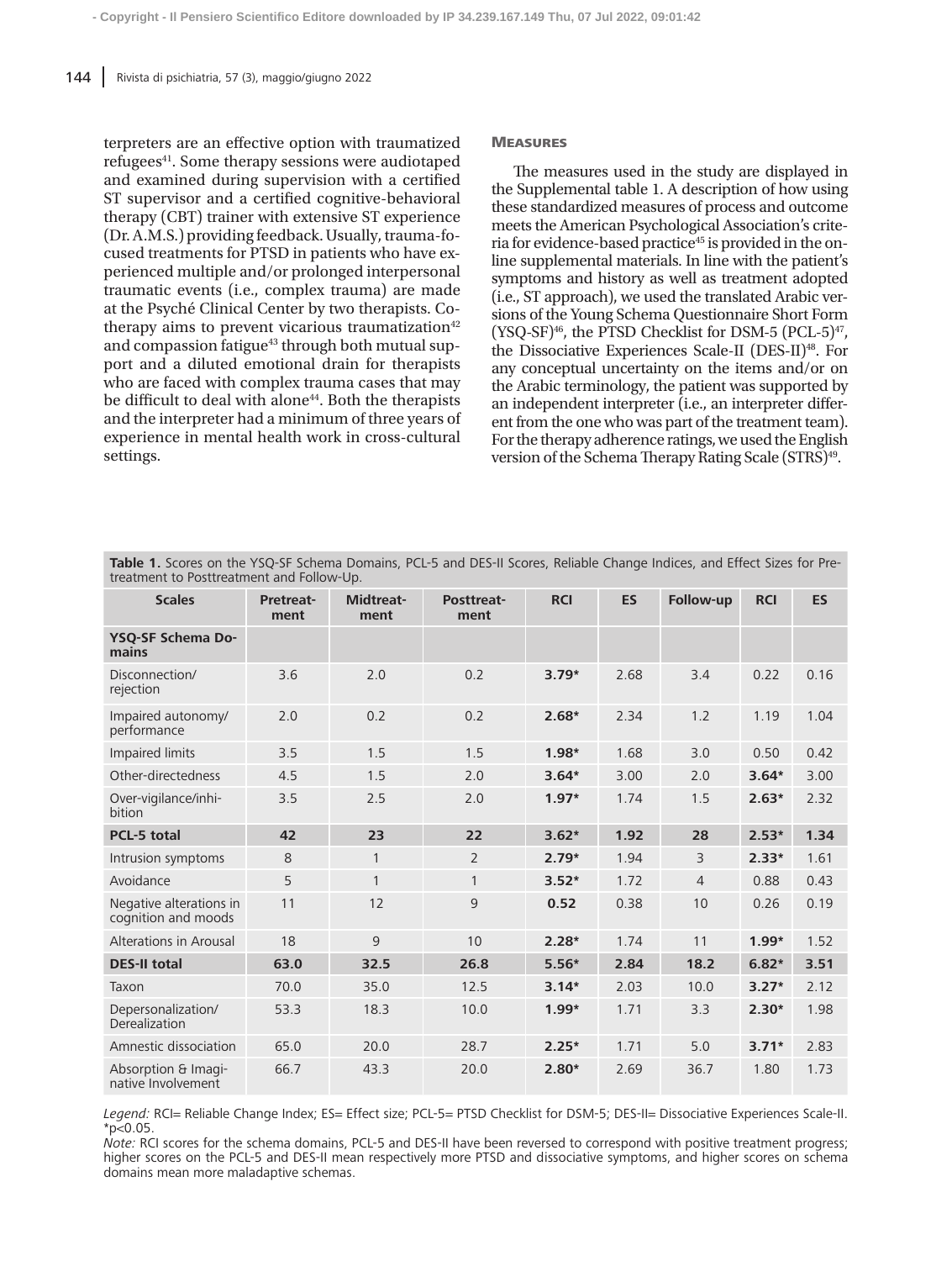#### *Process measure ratings*

To measure therapeutic alliance, we used the Helping Alliance Questionnaire (HAQ-II)<sup>50</sup>. Since the Arabic version of this self-report questionnaire was not available, the independent interpreter translated each item out loud. The patient listened to each item and all the responses in Arabic and he then noted down his response. The interpreters attended a theoretical and practical training course on the use of all the study measures.

# **Results**

# Patient's Pretreatment Scores on the **MEASURES**

Alì obtained a pretreatment DES-II total score of 63.0. The DES-Taxon score (an eight-item measure drawn from the DES-II that determines whether the individual score is related to pathological dissociation) was 70.0. Table 1 provides the pretreatment scores for the YSQ-SF, PCL-5 total and sub-scales scores and the DES-II total and sub-scales scores.

#### PSYCHOTHERAPY PROCESS

Alì began psychotherapy six months after arriving in Italy and continued for two years and four months for a total of 85 sessions.

# FIRST PHASE OF PSYCHOTHERAPY (STABILIZATION; first five months approximately)

## *Initial assessment*

The stabilization phase lasted from session one to 17. During the first assessment sessions, Alì introduced himself as a very anxious person manifesting an apprehensive attitude evident from mimicry, gestures and language. Alì referred to "the loss of memory, getting lost, the boredom, the emptiness" as his main problems. He complained of frequent memory problems, difficulty in concentration and orientation, and rumination. In his opinion, "the loss of memory" started gradually since he was a child. The patient reported several recent episodes of amnesia concerning daily life events, especially in stressful situations, as well as impairment of episodic autobiographical memory (e.g., "I do not remember my marriage"). Moreover, the patient said that he often experienced an alteration in his sense of self (e.g., "During the day and during conversations I lose myself") and episodes of depersonalization (e.g., "I gave myself such strong slaps! It was as if another person had been slapped"). Alì also reported other three main problems. First, conversion symptoms, (i.e., temporary blindness episodes lasting about three minutes with concomitant strong chest pains) and somatic symptoms including tingling, recurrent headaches and widespread pain, especially in the back, chest, legs and right side of his body. Second, he reported difficulties in interpersonal relationships. Alì was unable to establish or maintain significant bonds in the affective, social and work environment. In this regard, the patient reported having felt pervasive shame in social situations since his childhood as well as deep anger towards people who made him feel worthless. Third, he showed posttraumatic symptoms linked to the complex trauma experienced in adulthood, including intrusions, avoidances, arousal alterations. Alì declared to often think about suicide: "I hold back only because it is a sin for my Islamic religion".

After some months of therapy, Alì began to report frequent episodes in which internal dialogues between what he called "personalities" suddenly started in his mind. An example of how the patient described these internal dialogues is illustrated by the following: "A part of me says that I am a genius, another says that I am sick and that I am worthless. I have too many things inside, if I speak, I will explode. I am fighting, contradicting myself, I get so tired. Those who are inside me have been enemies for so long (ed., This last statement was accompanied by an emotional crisis with crying). These personalities of mine have been around for a long time. There is a conflict within me. There is a good person who loudly says: they believe in you! Then there is a deeper voice that says: they are humiliating you, they are exploiting you! Sometimes I enjoy watching these internal dialogues, sometimes they force me to confront myself as if I was in a meeting. I am like a father who has to hold off to my child personality, if I cannot hold off to that bad child, the child would say disgusting things. I have to prevail over him, I have to control him, but sometimes I listen to him". Alì mentioned sometimes the "bad child" as "the Devil".

# *The therapeutic alliance and the role of ancillary techniques*

The stabilization phase sessions were mainly focused on improving patient's affect regulation and forming the therapeutic alliance as well as on ensuring that Psyché Center was perceived by Alì as a safe place. The therapists approached the patient with a welcoming, non-judgmental attitude, expressing empathy and supportive communication starting the limited reparenting process (see the following paragraph "The limited reparenting process" for details). Cognitive work and skills training were integrated in order to improve affect regulation and distress tolerance. The patient was trained to recognize the cognitive basis of his dysfunctional behavior and painful emotions, in particular through the execution of numerous exercises employing the ABC technique (i.e., a CBT technique to investigate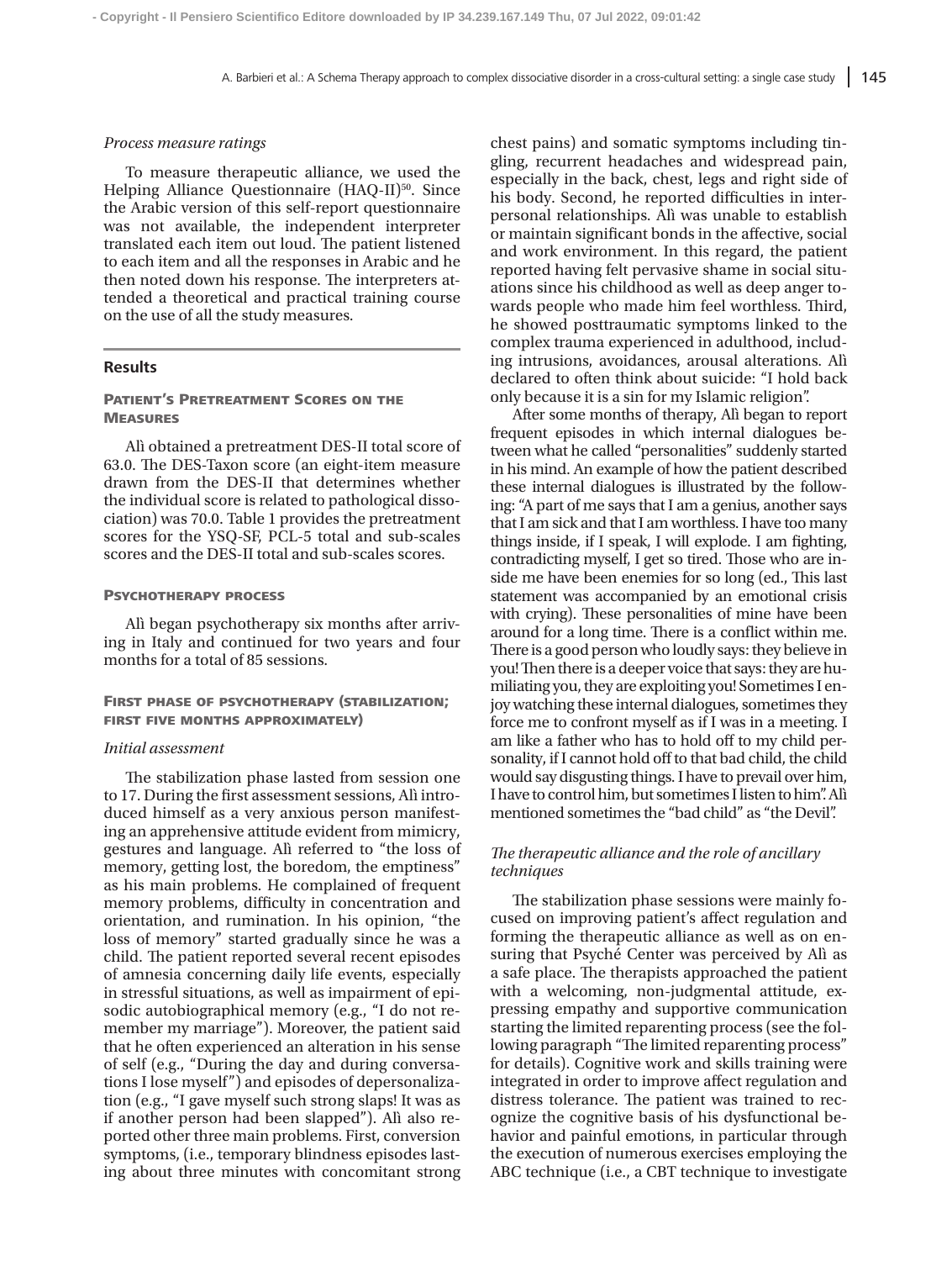antecedents, cognitions, emotions and behaviors, of an event in the patient's life). The patient's emotions and beliefs were also investigated through the descriptions of the artistic works produced by the patient and presented by him during the sessions. The therapists instructed the patient to use some simple strategies for managing the most debilitating emotions such as anger and shame (e.g., relaxation techniques, memos on emotion awareness). The patient was trained in short daily grounding exercises to help him stay focused in the present reality.

Additionally, the therapists wrote a clinical report recognizing the patient as a survivor of torture. This report was important for the asylum application approval and helped to strengthen the patient's trust in the therapists. At the end of the stabilization phase, the therapeutic alliance was considerably strengthened (e.g., in session 12 Alì said: "At first I thought you were the secret service. Now I understand that you are serious"). The last sessions of this phase were focused on trauma and ST psychoeducation. The therapists trained the patient on the "language" of EMS and modes, and they worked in collaboration with him to develop a shared understanding of the patient's problems using these concepts.

# Second phase of psychotherapy (Elaboration of traumatic memories; 12 months approximately)

#### *Retrieving childhood traumatic material*

This phase lasted from session 18 to session 59. In session 18 the lifeline exercise was performed. The *lifeline* exercise is a tool developed by the Narrative Exposure Therapy  $(NET)^{51}$  as an effective first step towards discussing the traumatic material. The purpose of the lifeline is the reconstruction of subjectively significant life events in their chronological order. Notably, the patient showed a relative difficulty in retrieving specific events of his childhood as the lifeline appeared almost completely "empty" of positive or negative autobiographical events until his late adolescence.

The following sessions were dedicated to investigating Alì's childhood asking the patient to remember his relationship with both parents as well as events from his childhood biography. At this point of the therapy the patient started to say that he was subjected to frequent episodes of abuse and neglect by his mother: "My mother didn't touch me, didn't educate me, didn't show me any affection. She gave all the love and attention to my stepsister suffering from psychosis. My mother threatened me and beat me very hard. I was very afraid of her reactions". On the other hand, Alì tended to depict his father in a positive way, although he was sometimes described by the patient as a violent person. Alì began to use

writing and drawings as a homework to recall episodes of his childhood (e.g., sexual abuse episodes), bypassing the barrier of shame present in verbal communication. In subsequent sessions, the patient began to tell of a first sexual abuse that he suffered by an acquaintance of his father when he was nine (Supplemental figure 1-A1; in the drawing the patient re-enacts the events). The patient reported a following episode of sexual abuse by an adult when he was 15. Alì reported also consenting homosexual relationships during his adolescence, although he said he did not like that kind of relationship.

#### *Case conceptualization according to ST*

The case was conceptualized in terms of ST since the patient's "personalities" and their dissociative aspects could be framed in EMS and, subsequently, in poorly integrated modes. After some psychoeducation sessions on experiential techniques, Alì accepted to do imagery exercises which the therapists felt were essential for the change of EMS and to facilitate the integration of dissociated modes. Indeed, ST makes extensive use of experiential techniques, such as chair dialogues, guided imagery and imagery rescripting  $(IR)^{23}$  in order to reprocess the patient's emotional distress originating from painful childhood experiences. In session 23, the therapists performed the imagery exercise of the safe place. In this exercise, the patient identified the Psyché Center room as *his* safe place. During session 24, a diagnostic imagery exercise was performed to identify specific relevant episodes of the past and present which could lead to the identification of the EMS. In the following session, the therapists examined with the patient his most relevant EMS (e.g., Abandonment, Defectiveness/Shame and Entitlement/Grandiosity) and coping strategies. Some sessions were focused on psychoeducation about coping modes (i.e., surrender, avoidant, overcompensator). The patient identified avoidance as his prevailing coping strategy. The patient was also trained to compile flash cards, that is, cards containing a small amount of information on EMS, as an aid to remember in daily life the most convincing arguments against EMS and the most adaptive behavioral strategies.

At this moment of the treatment, Alì donated to the therapists the painting named "Alì Child" (Supplemental figure 1-A2) where the patient represented himself as a little child (< three years old) clinging to the legs of the two therapists as if in search of care and protection from them. Then, the sessions were focused on talking about the modes of the Abandoned/Abused Child that Alì named "The Bud without Water" and the Detached Protector (i.e., avoidant coping mode that patient named "Alì the Solitary"). In session 35, the first IR was made on the episode of Alì rejected by his mother when he was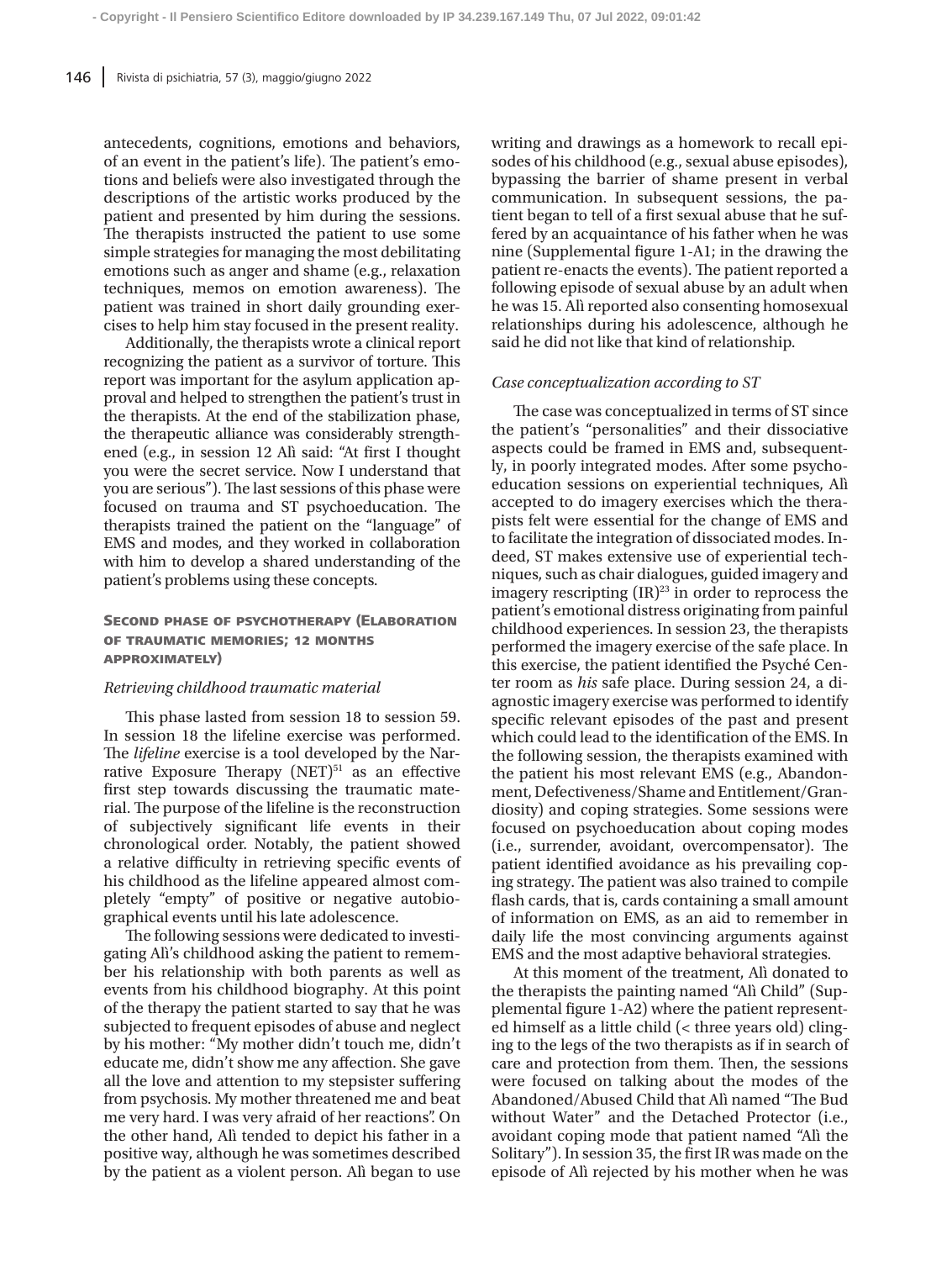eight years old. In this memory, Alì sought the comfort of his mother but she abruptly pushed him away telling him that he should not cry and that she did not have time for him. During this exercise, Alì was able to introduce the Healthy Adult (formerly called the Counsellor and now named "Alì Kebir" which means adult in Arabic). In the following sessions, experiential exercises focused on the different Alì modes that gradually emerged (i.e., the Angry Child, the Abandoned/Abused Child, the Punitive Parent, the Detached Protector and the Overcompensator) were performed. The patient brought two more paintings. The first one depicted Alì Abandoned Child (Supplemental figure 1-A3; Alì represented himself as a 9 years old sad child waiting outside the closed door of the Psyché Center during the summer break). The second painting depicted "Alì the Solitary" (Supplemental figure 1-A4) represented as an adult in his room, isolated from the rest of the world. The painting also depicted aspects of the Overcompensator mode ("Alì the Genius") showing a wall on which the patient painted the different ways he intended to commit suicide. In this case, suicide was seen by Alì as an extreme act to claim his own greatness against those who in Italy humiliated him by treating him badly.

After 10 months, the case conceptualization was complete. As Alì found the concept of modes easier to understand than EMS, the therapists shared with the patient a simplified version of the case conceptualization (figure 1) using only schema modes. Modes were grouped by their function, constantly focusing on the underlying needs. The right part of figure 1 shows the child and the punitive parent modes. Alì defined the Punitive Parent as "The Tough Mother". The Abandoned/Abused Child often felt fear of abandonment and terror of abuse while at other times he rather felt shame, experiencing humiliation and unworthiness related to childhood experiences with his mother. The Angry Child was defined by Alì in the first sessions as "The Devil who says lousy things" and then as "The Volcano". On the left side, the dysfunctional coping modes (i.e., the Detached Protector and the Overcompensator) are represented. At the beginning of phase 1, these modes were strong and rigid (particularly the Detached Protector) blocking access to the child and parent modes. In the upper left, a small circle represents the Healthy Adult at the beginning of ST. The therapists shared with the patient the therapeutic goal deriving from the modes' conceptualization (i.e., a progressive integration of the dissociated modes towards a more cohesive sense of self) and the integration process of achieving it, that is, strengthening the Healthy Adult that in this way is able to give protection and love to the Abandoned/Abused Child, regulate the Angry Child, counter the Punitive Parent, and contain the dysfunctional coping modes.



**Figure 1.** Schema Mode Model used in Alì's therapy. *Note.* The size of the circles describing Alì's modes are proportional to the relevance of each mode at the beginning of the therapy.

#### *IR of the childhood abuse episode*

In session 54, an IR was focused on the sexual abuse that Alì suffered from an acquaintance of his father when he was nine years old. During the exercise, Alì introduced the Angry Child who violently attacked the abuser with a series of punches against a pillow held by the interpreter. The Tough Mother then scolded the child. At this point, Alì was able to introduce the Healthy Adult (Alì Kebir) who partially consoled him. Afterwards, the therapist came into the room and fully consoled the Abused Child. The following is the central dialogue of the IR:

*Dr. A.B.:* What are you feeling at the moment Alì?

*Alì:* I am disgusted by this man. I am afraid, I am terrified. I am afraid he will kill me. I try to escape but he is strong and he's holding me tight. I feel his lousy breath, his beard, his genitals. (Abused Child)

*Dr. A.B.:* What do you want right now?

*Alì*: I want help! May an adult help me, but there is no one around in this basement. I am afraid to scream because he will kill me! (Abused Child)

*Dr. A.B.:* At this moment the adult Alì enters the scene; Alì Kebir, what do you see?

*Alì:* I see a man abusing a child. I feel great anger. Even today when I see a strange adult approaching a child I remain alert. (Healthy Adult)

*Dr. A.B.:* What do you do and what do you say now?

*Alì:* I tell the child to run away and be safe at home (Healthy Adult). I do not tell that man anything, I cannot say anything. I beat him. I have so much anger that grows; I do not control it. I need to hit something around here for hours! (Angry Child) (The interpreter took a pillow and the patient repeatedly hit the pillow with a flurry of raging fists). (Angry Child)

*Dr. A.B.:* Now what are you saying to that man?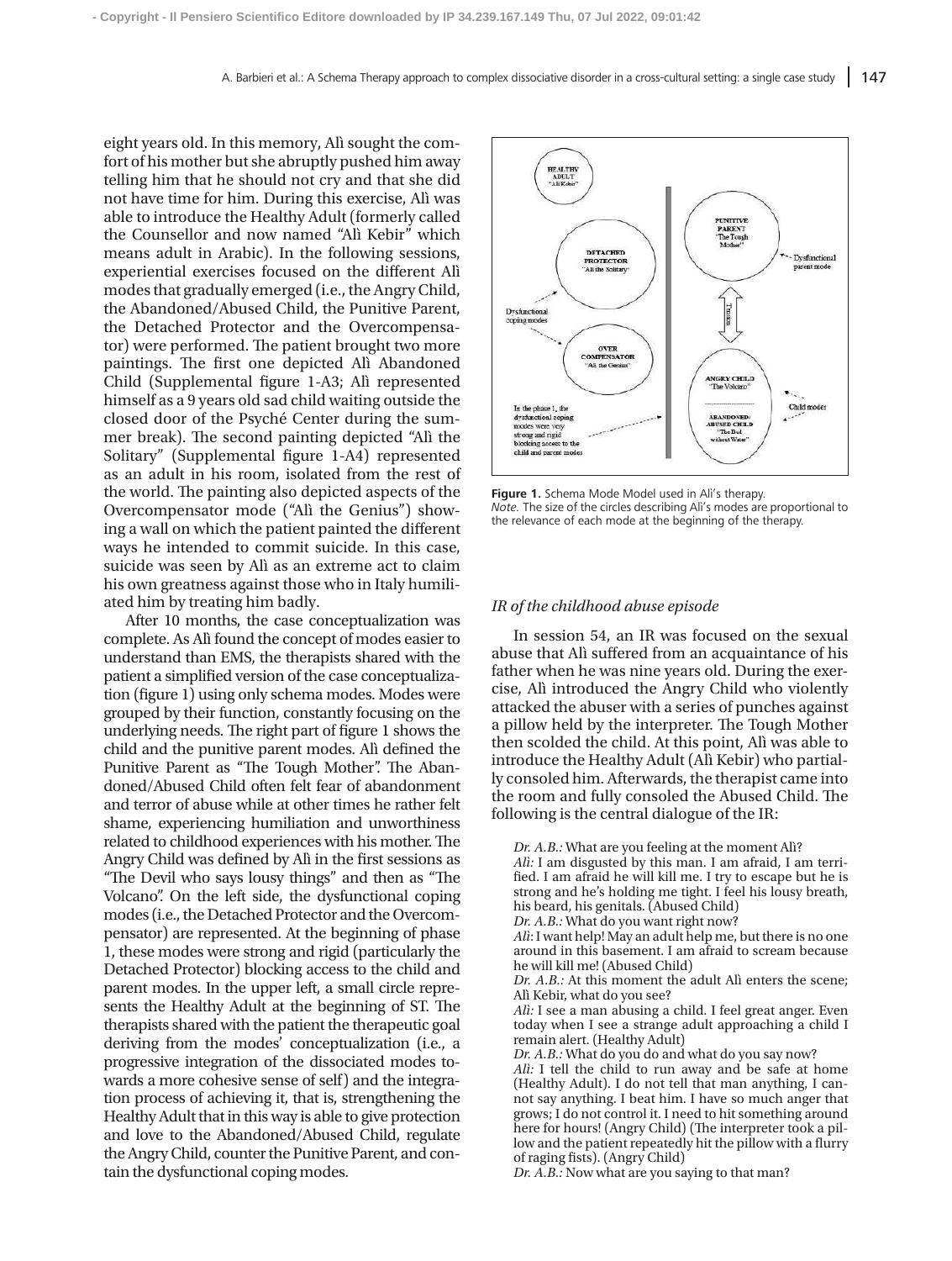*Alì:* I want to insult him! (Alì begins to sob). That man is now on the ground, I still want to beat him; I want to destroy him. (Angry Child)

**- Copyright - Il Pensiero Scientifico Editore downloaded by IP 34.239.167.149 Thu, 07 Jul 2022, 09:01:42**

*Dr. A.B.:* Where is the child now? What do you do for the child?

*Alì:* He went away… I go to the father of the child and tell him to take care of him because he is a beautiful child and must be protected. (Healthy Adult)

*Dr. A.B.:* What else do you do?

*Alì:* I tell the child, "Why did you go with that man to the basement? Nobody will believe you! We do not behave like that; you have to pay attention!". (Punitive Parent)

*Dr. A.B.:* Do you want to say or do something else as an adult?

*Alì:* No

*Dr. A.B.:* How is Alì as a child now?

*Alì:* I feel safer, the fear is gone. But I feel lonely, I need an older brother, an adult who will not abandon me. (Abandoned Child)

*Dr. A.B.:* Can you do this as an adult for Alì as a child? *Alì:* Yes, I caress the baby; I tell him "Do not be ashamed to tell your father things, but I will not always be there to help you. You have to trust other people too". (Healthy Adult)

*Dr. A.B.:* How does Alì child feel now?

*Alì:* A little better; but could you help me not to feel alone too? (Abandoned Child)

*Dr. A.B.:* Okay, I will enter the scene and I am close to you along with Alì Kebir. We are here to protect you and we will not leave you alone!

*Alì:* I feel good; I feel safer. I feel like I'm hugging both of you! (Happy Child)

In the following session, the patient stated that he had always felt a deep hatred for the abuser which diminished with the exercise. Afterwards, Alì reported of having been involved in numerous brawls from the ages of 20 to 28 because of his impulsiveness. Because of these fights he was detained by the police for some days for about seven times. Alì realized that thanks to therapy he had acquired greater self-control skills. Throughout the second year of therapy, Alì showed a progressive improvement in his relationships. The patient began to report daily life episodes in which he could better manage anger and shame by means of assertive strategies. Overall, Alì's social integration was proceeding positively. His knowledge of Italian was also improving. The patient reported a remarkable improvement in his dissociative and posttraumatic symptoms. In this phase, the IR on the sexual abuse episode was repeated; the patient introduced the Healthy Adult who was able to give protection and feel compassion and love towards the Abused Child without the need for the therapist to enter the scene.

## *The limited reparenting process*

According to ST, the therapeutic relationship – conceptualized as *limited reparenting –* is a fundamental vehicle to bring about corrective emotional experiences<sup>23,52</sup>. Through *limited reparenting*, the therapist creates an active, caring, parent-like relationship with the patient, while respecting the boundaries of the

therapeutic relationship. Although developing a limited reparenting relationship with a patient with CDD can be challenging, it is an essential component of the therapeutic process. Co-therapy with a male and female therapist increased the complexity of the therapeutic relationship. Following a situation in which Alì experienced unfairness that triggered his mistrust and abandonment schemas, an example of limited reparenting in co-therapy is provided here:

*Alì*: A few days ago, the director of my center went to my room when I was not there and found dirt because my roommates were never cleaning. I went to her to try to explain. I knocked on the door and she looked at me, she lowered her eyes and did not consider me. She told me: "Later, later, later!". I thought she did not want to talk to me. There was also a lawyer in her office. This lawyer never wanted to talk to me; I feel she does not want me. At that moment I was destroyed. I felt that there was no more space for me in that center. I felt that I was finished because before that moment I had given the director a little faith. I felt anger, anger! The heart was beating fast. Breathing became faster. My hands were shaking.

*Dr. A.B.*: I can imagine that you felt angry and mistreated, because you have been dismissed without the possibility of explaining. Did this episode remind you of similar moments in your childhood?

*Alì*: [He thinks for a short moment] Yes! I felt the same feelings when my mother first and my stepmother later did not want me and threw me out. My stepmother sometimes convinced my father that I had to stay away from him. This was unfair, it was terrible!

*Dr. A.B.*: I understand that these have been very painful moments for you as every child has the right to be welcomed and treated fairly by their parents. That is what you missed in your childhood.

*Alì*: Yes, you are right! The lawyer was happy that the director had kicked me out like when my father scolded me and my stepmother was happy for it.

*Dr. A.B*.: I understand how you must have felt. Isn't it possible, however, that the director was just very busy at the time, perhaps even under stress, and she just wanted to tell you to come back later?

*Alì*: Yes, but she could at least have greeted me and made me say a few words instead of throwing me in that disdainful way. I felt like human trash!

*Dr. F.V.C.*: I understand that at that moment you were asking for attention and to be welcomed. We want you to know that we are close to you and we want to help you to overcome these difficult situations and these painful emotions. We are by your side and genuinely interested in you as a person.

Since therapy required a long-term relationship with a patient who experienced very intense emotions and aroused equally strong ones in the people who were close to him, co-therapy was important in supporting therapists to manage their own EMS and modes, which were activated by the patient during the sessions. Further, co-therapy was helpful to acquire greater awareness of therapists' EMS and modes in peer-to-peer briefings between the sessions. The therapeutic relationship developed with different characteristics depending on the mode presented by the patient. Alì appeared initially distrustful, mainly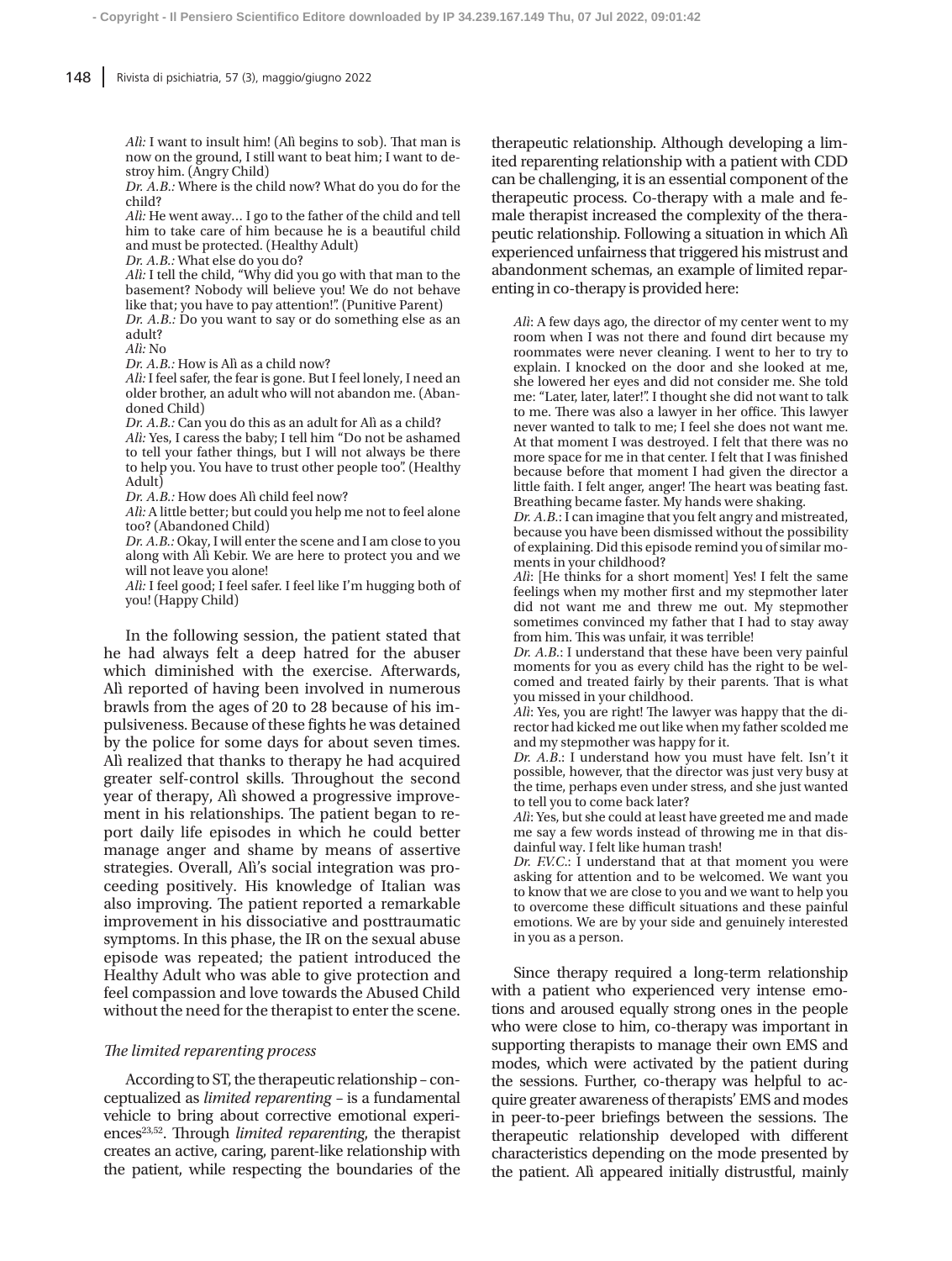showing the avoidant coping mode (i.e., the Detached Protector). After the first months of treatment, Alì seemed fragile and in need of care. The Abandoned/ Abused Child and the Punitive Parent were the most frequently present modes during the sessions. As the therapy progressed, Alì showed a growing trust in the therapists, and he also showed a tendency to idealise them. In the second phase, the patient progressively developed the ability to open up with the therapists, overcoming the avoidance of traumatic memories. The therapy gradually brought out new painful episodes of childhood that the patient urgently needed to communicate. In this phase, the Angry Child mode tended to emerge more easily, but also the Healthy Adult was progressively present with greater stability.

# Third phase of psychotherapy (integration and resocialization; eleven months approximately)

This phase of the therapy was focused on consolidating therapeutic gains and in supporting Alì's progressive autonomy in his daily life. In order to encourage the autonomy of the patient towards the therapists, one of the two therapists (Dr. F.V.C.) began to progressively decrease her presence in the sessions. Over a period of about 10 months the sessions were reduced to one every two weeks. Throughout the third phase, Alì expanded progressively his social and professional network. Alì began to attend a carpentry internship and a cultural mediation course. He also did some job interviews. Relationship problems were less frequent in this phase. Most of the episodes concerned apparently minor situations (e.g., the queue at the dentist, the menu in the canteen, a reproach from the carpentry teacher) in which Alì felt unloved, alone and rejected. Such situations triggered the Angry Child's mode and emotions of helpless anger. Interventions such as role-playing and social skills training were used with the aim of promoting healthier relationships. Two-chair exercises focused on the dialogue between the Angry Child and the Healthy Adult were performed. The cognitive work was aimed at strengthening the Healthy Adult's perspective, always asking the following questions to the patient: "What would Alì Kebir say?" and "What would he do?". IR were performed on episodes of childhood domestic violence that emerged at this stage (e.g., the episode of Alì's brother beating his sister and their father wanting to kill them). At this stage, Alì reported a marked reduction of amnesia episodes in his daily life.

#### Termination of psychotherapy

Psychotherapy was interrupted in the third phase since Alì decided to move to northern Italy where he had contacts with compatriots who could guarantee him a stable job. He wrote a long thank you message to greet the whole MEDU team. He also gave the therapists a painting that depicted him as a 10-yearold boy who, wearing a MEDU t-shirt, coming out happy from a pond where he played with other children: "I felt as if, thanks to therapy, I was happy as a child" (Supplemental figure 1-A5). Thus, the psychotherapy stopped when the process of traumatic memories retrieving as well as the change and the integration of the modes were still occurring.

# Follow-up interviews (six months after the end of therapy)

Six months after ending ST, the therapists invited Alì for some follow-up interviews. Alì immediately agreed saying that he was happy to be able to speak again with the therapists who had helped him so much. After spending a few months in northern Italy, unhappy with the working conditions, he moved to another European country where he sought asylum. There, he lived in a refugee reception center. During the online interviews, he talked about his difficulties after ending therapy. When he was in this country, his mother died and he tested positive for covid-19. The patient described that difficult moment as follows: "I was desperate and jumped under a car. I did not get hurt but they took me to a psychiatric ward. I wanted to hurt myself a little and then come back alive. After this period of crisis, things are better now".

As requested by the therapists, Alì wrote the following evaluation in response to this question: how is it with your different sides (modes) at the moment? "Before answering this question, I would like to say something. Knowing how my personalities work gave me the motivation to understand the torment in which I lived and for which I had no explanation. This awareness has helped me a lot. To answer the question, I have noticed an overall improvement. Alì Kebir is now stronger and more present even if in the most difficult moments Alì the Abandoned Child still suffers. The positive changes due to therapy have been many and I'm not the only one to notice them, but also the people close to me. For example, I isolate myself much less from others".

## Quantitative Assessment of Psychotherapy **OUTCOME**

In order to examine Alì's change from pre- to posttreatment and follow-up, we used the reliable change index (RCI)52. The RCI provides a *z*-score, where higher scores correspond with improvement and the threshold for significant improvement (at p<.05) lies at a *z*-score ≥1.96. Table 1 provides the mid- and/or posttreatment and follow-up scores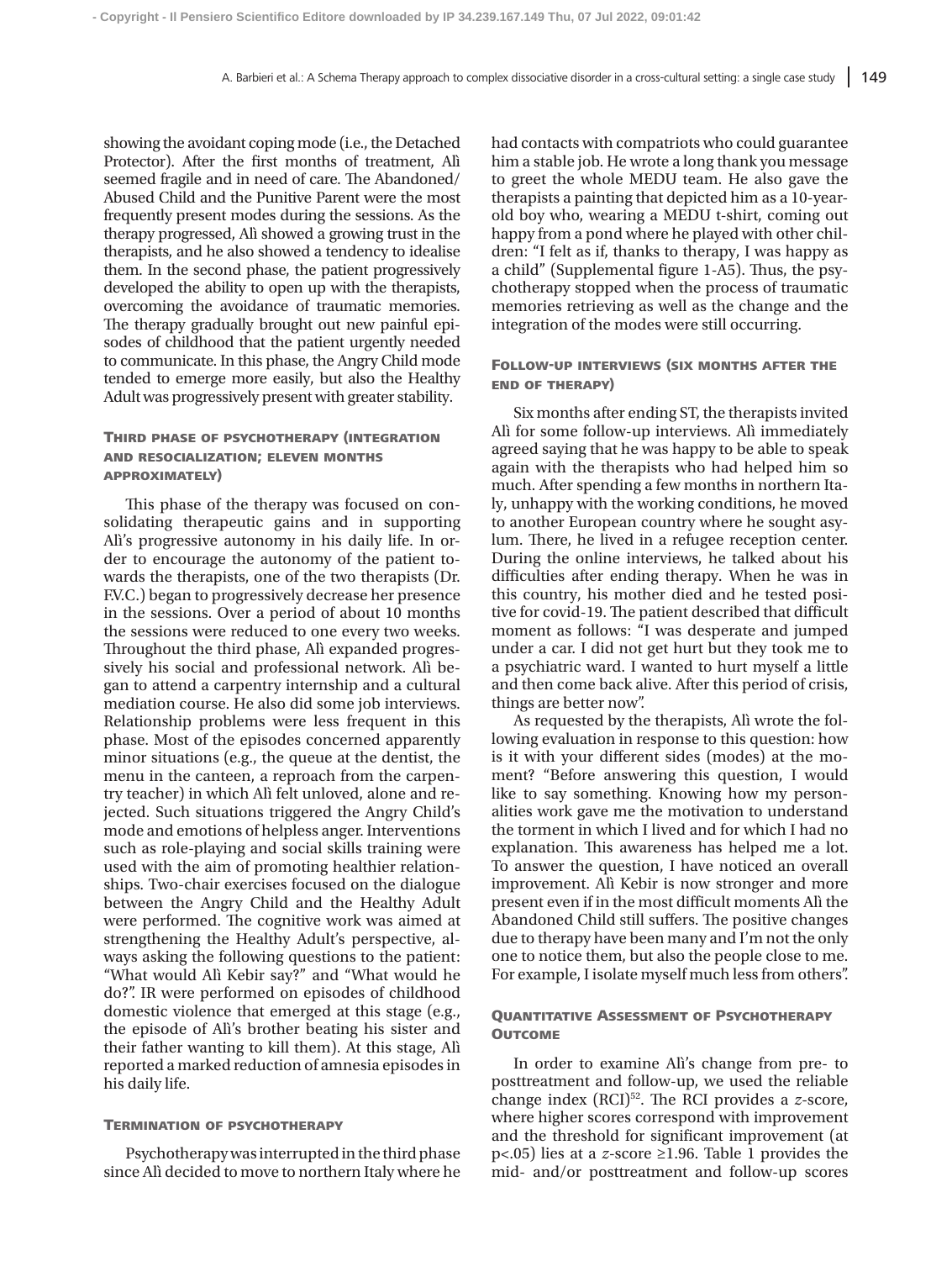on the YSQ-SF schema domains, PCL-5 total and subscale scores, DES-II total and subscale scores, the reliable change indices, and effect sizes. The description of the RCI calculation as well as the outcomes of each scale are provided in the supplemental materials.

## Process measures ratings

# *The Helping Alliance (HAQ-II)*

HAQ-II collects data from both the therapist and the patient to measure the strength of the bond between them<sup>49</sup>. All the patient and therapists HAQ-II scores are displayed in table 2. The suggested cut-off point for good versus poor alliance was  $4.57$  mean score<sup>49</sup>. While at the beginning of psychotherapy only one score out of four was above the cut-off (Therapist II versus Patient), in the second and third year all four scores were above the cut-off point indicating good therapeutic alliance between the patient and the therapists.

# **Discussion**

This single case study is the first to describe a ST treatment for a CDD patient, with comorbid BPD and PTSD, in a cross-cultural setting. ST was used within a phase-oriented approach integrating CBT and NET techniques, skills training (e.g., grounding) as well as expressive modalities (i.e., artwork). Although it was interrupted in the third phase when the improvements were still ongoing, the therapy showed a partial effectiveness. The time to reach the last phase of treatment (2.4 years versus a mean of 8.4 years for other POTT-models) $17$  suggests a potentially shorter treatment duration compared to other phase-oriented approaches.

This case study is consistent with ST conceptualization of dissociation, in which CDD's different self-states can be conceptualized as extreme forms of non-integrated dysfunctional modes. A schema mode can be defined according to the position it occupies along a dissociation spectrum from an extreme in which an individual is able to activate/ express more than one mode at the same time (i.e., normal mood changes) to the opposite extreme in which an individual uses a mode, without having, at that moment, the awareness of the others (i.e., DID). Accordingly, the substantial difference between CDD identities and BPD modes would be the intensity and severity of the modes' dissociation. Taking into consideration this spectrum, Alì's complex dissociative disorder (i.e., OSDD, type 1) can be placed between BPD and DID, the severity and intensity of its modes' dissociation being higher than the former and lower than the latter. Recent studies have also shown that some typical modes of BPD present in Alì (e.g., the Angry Child, the Abandoned Child, the Detached Protector), would be able to significantly predict dissociative experiences $53,25$ . Furthermore, Johnston<sup>25</sup> showed how in the cases of BPD they studied it was not the childhood trauma *per se* that lead to the dissociative symptoms, but rather the dysfunctional modes originating from the childhood trauma. From a clinical and therapeutic point of view, the work of Johnston et al.25 confirmed the importance of identifying and integrating the modes originating from the EMS (in particular the modes Angry Child and Abandoned Child) as well as strengthening the Healthy Adult in these patients. Accordingly, Alì's pervasive dissociative experiences would stem in dysfunctional modes (i.e., the different "personalities" recognized by Alì) originated in turn from neglect and childhood trauma. Moreover, the complex traumatic events occurred in Alì's adulthood would have acted as decompensation factors exacerbating the division of the parts of the personality (i.e., not-integrated dysfunctional schema modes) and consequently the dissociative symptoms.

In accordance with Brand et al.<sup>54</sup>, we believe that ST for CDD should be integrated in a phase-oriented

| Table 2. Helping Alliance Questionnaire Mean Scores (and SD) during the course of psychotherapy. |                           |                    |            |  |  |  |
|--------------------------------------------------------------------------------------------------|---------------------------|--------------------|------------|--|--|--|
|                                                                                                  | Time during psychotherapy |                    |            |  |  |  |
| <b>HAQ-II scores</b>                                                                             | <b>First year</b>         | <b>Second year</b> | Third year |  |  |  |
| Patient                                                                                          |                           |                    |            |  |  |  |
| Patient versus Therapist A.B.                                                                    | 2.73(1.24)                | 5.18(0.78)         | 5.31(0.82) |  |  |  |
| Patient versus Therapist F.V.C.                                                                  | 3.00(1.33)                | 5.15(0.67)         | 5.26(0.73) |  |  |  |
| <b>Therapists</b>                                                                                |                           |                    |            |  |  |  |
| Therapist A.B. versus Patient                                                                    | 4.05(0.52)                | 5.15(0.61)         | 5.21(0.54) |  |  |  |
| Therapist F.V.C. versus Patient                                                                  | 4.68(0.89)                | 5.22(0.63)         | 5.31(0.67) |  |  |  |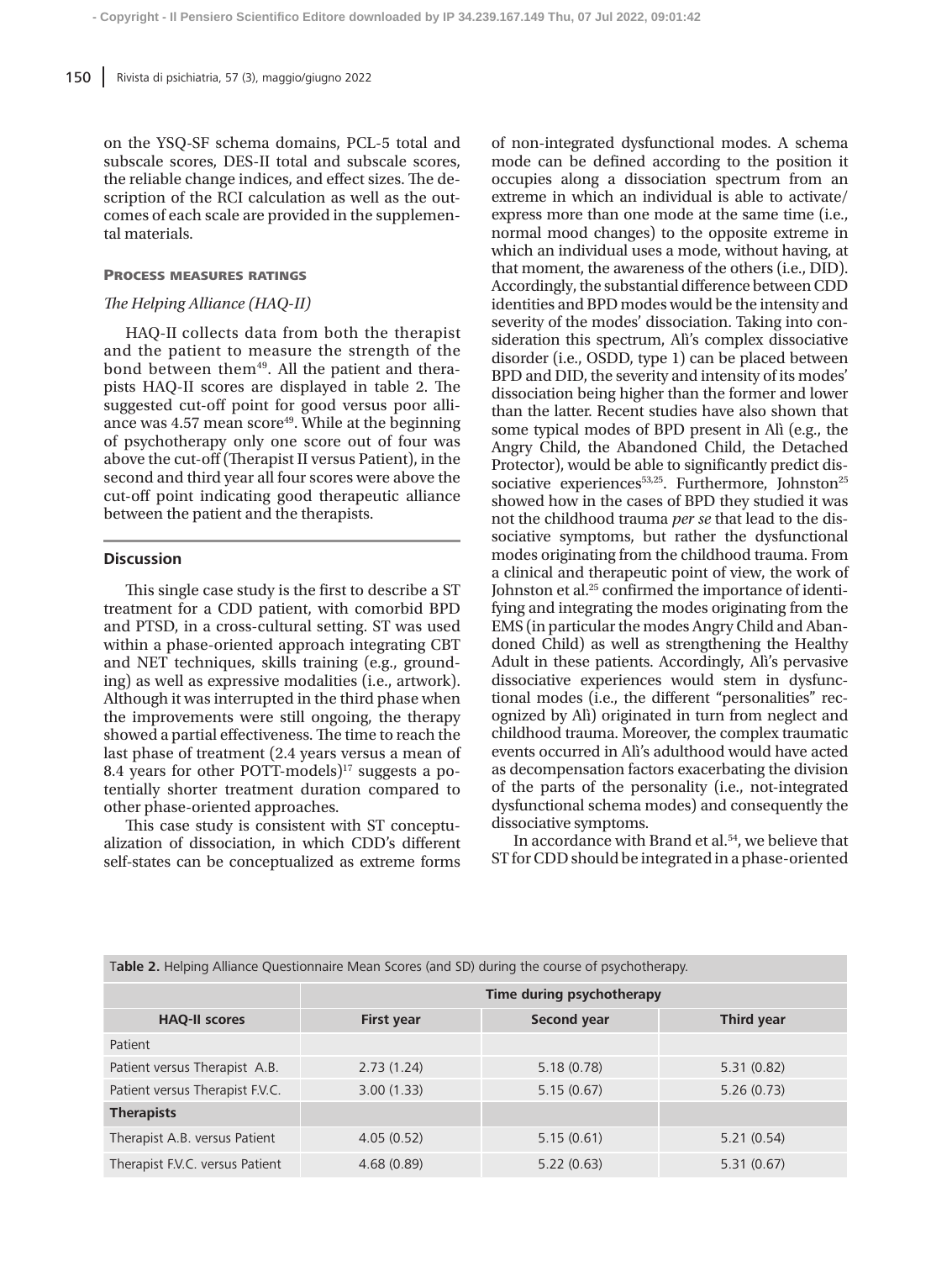approach (i.e., POTT model), and even more when, as it often occurs, BPD and PTSD occur comorbidly. In the case of Alì, creating a solid therapeutic alliance with both therapists (i.e., limited reparenting process) and improving patient affect regulation and coping skills were essential stabilization phase steps in order to apply the ST's mode approach as well as to face the elaboration of traumatic memories. Using a stabilization phase does not necessarily mean adopting an excessively long therapy or never reaching the stage of traumatic memories' elaboration as feared by Huntjens and colleagues<sup>55</sup>. In the case of Alì, the stabilization phase lasted 17 sessions, just one more than the 16 sessions of preliminary education phase proposed in the Huntjens et al.'s 55 ST protocol for DID. Furthermore, the findings of this study highlight the importance of completing the third treatment phase (i.e., integration) when CDD, BPD and PTSD occur comorbidly. In the case of Alì, the significant improvements in all the EMS domains as well as in the prominent dissociative and posttraumatic symptoms reached at the termination of therapy were not fully maintained at the six-months follow-up. While the patient maintained significant improvements in two EMS domains, and in dissociative and posttraumatic symptoms, the improvements of some of the EMS domains were not. In particular, the Disconnection/Rejection domain score returned almost to pretreatment level. We assumed that not having completed the integration phase may subsequently have favored the re-emergence of the more rooted EMS (i.e., Disconnection/Rejection). Moreover, this case study confirms that the treatment of complex posttraumatic and dissociative disorders is often marked by recurrent relapses for which it is necessary to return from an advanced phase to a previous therapeutic stage (e.g., from integration phase to elaboration of traumatic memories) so that the therapy, rather than a linear progression, resembles a spiral path<sup>56</sup>.

Another relevant element of the current case study refers to co-therapy which presents noteworthy aspects regarding the limited reparenting. Indeed, in the course of Ali's therapy, a double limited reparenting developed in which the two therapists (a woman and a man) took the role of the patient's parental figures (Supplemental figure 1-A2 "Alì Child"). This clinical case suggests that in a ST co-therapy, the two reparenting dyad (i.e., patient – male therapist and patient – female therapist) may act in a complementary and synergistic way allowing a solid therapeutic relationship, which is essential for all the three treatment phases of a CDD patient. In our case, the progressive and balanced growth of Alì's therapeutic alliance with both therapists is statistically highlighted by the HAQ-II administered in the first and third year of therapy: i.e. the scale scores of the patient versus the therapists and vice versa were similar to each other presenting a specular evolution.

Dealing with the emotions related to traumatic experiences and countering the adult abuser through experiential work (i.e., IR) was a fundamental step of the therapy. In consideration of the patient's vulnerability and to prevent dissociative reactions, the technique IR was introduced gradually and with particular caution. The safe place and the imagery for assessment exercises were performed in the sixth month of therapy after the stabilization phase. The first IR was made after one year of therapy, while the episode of child abuse was dealt with much later during the second year of therapy, after having previously addressed it at a cognitive level.

To our knowledge, this is the first case study where ST was applied to the treatment of a CDD in a non-Western patient. The therapy was applied in a Western country (i.e., Italy) and the setting consisted of a Yemeni refugee patient, an Arabic-speaking interpreter/cultural mediator and two Italian therapists. Indeed, one of the most interesting aspects of our case study was related to the possible cross-cultural effectiveness of ST. In this regard, it is relevant to note that the patient had explicitly and spontaneously remarked several times, both during the therapy and the follow-up interviews, how well he recognized himself in the conceptualization of the case and in the approach of the modes, which he called "personalities". Although the role of the interpreter was essential in assigning the closest words to describe the emotions felt by the patient, we believe that the understanding of the characteristics and functions of the different modes were the result of a genuine elaboration of the patient. Of note, through his paintings and drawings, the patient was also able to visually represent some of his modes. Indeed, artwork was an important tool integrated to the treatment that facilitated the non-verbal communication of the modes, emotional states and traumatic experiences. The cultural adaptation of the therapy essentially consisted of language translation and considerations of cultural values and contextual stressors which can be considered more like cultural attunements<sup>57</sup>. In this regard, a distinction must be made between adaptations in multicultural Western societies and non-Western societies. On the basis of the limited data of comparative experimental studies, adaptation/attunements efforts in communities that are in close contact with Western societies can be presumed more efficient<sup>58</sup>. Therefore, even if a certain culturally adapted/attuned psychotherapy model is proved to be effective for a certain ethnic minority group in a Western country, this does not imply that this model is as effective in another country with populations of the same ethnic origin. Moreover, Pan, Huey, and Hernandez<sup>59</sup> notably showed that the difference between the effectiveness of culturally adapted psychotherapy and standard psycho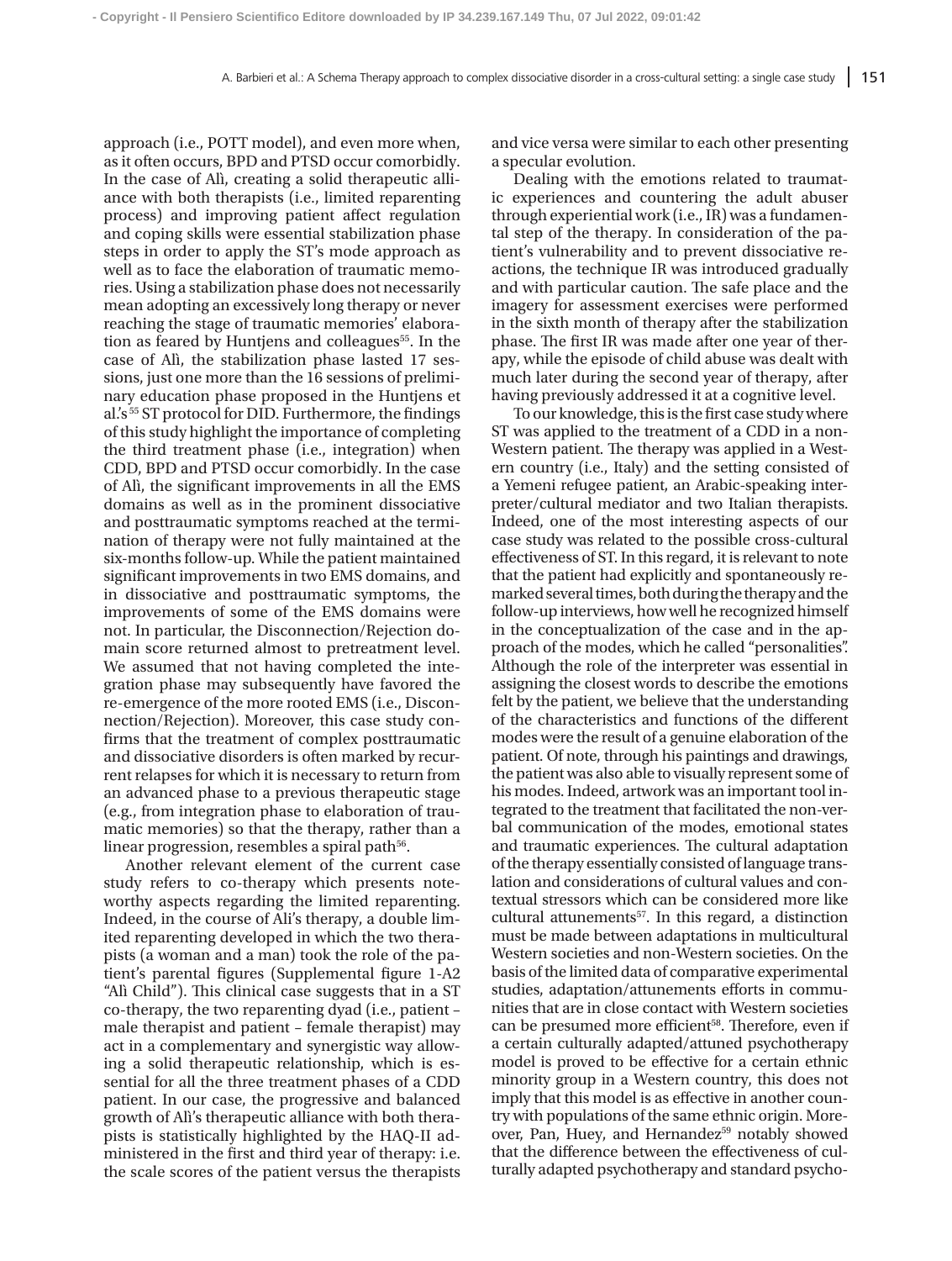therapy is less in more acculturated clients (as in the case of Alì), and vice versa. Therefore, the preliminary findings of this study on the cross-cultural effectiveness of ST should be considered with caution as their generalizability is limited by the features of this study (i.e., single case study), the characteristics of the setting (i.e., cross-cultural setting in a Western country) and the characteristics of the patient (i.e., Ali's specific educational and socio-cultural background).

The findings of our study have several limitations. First, it should be noted that the results of the measures administered to patients with CDD are often inconsistent, because these depend on which self-state participated in the assessment and on the fact that self-states may inhibit truthful responses<sup>60</sup>. Future studies could use measures such as the integration measure  $(M)$ <sup>61</sup> to evaluate the state of personality integration during the course of therapy and at its termination. Second, very few studies with small samples investigated the validity and reliability of the Arabic versions of the DES-II and YSQ-SF measures. The scores on these questionnaires must therefore be interpreted with caution. Indeed, the cross-cultural adaptation of a psychological self-administered questionnaire is a complex task requiring that, the items must not only be translated appropriately linguistically, but also adapted culturally to maintain the content validity of the instrument at a conceptual level across different cultures $62$ . Third, as there were no measures for the therapeutic alliance available in Arabic, we used the Italian version of the HAQ-II whose items were translated into Arabic by the interpreter for the patient when filling in the questionnaire. This process could have resulted in some minor differences in meaning and/or understanding during the translation as the full translation and back translation procedures to determine the quality of the scale for use in Arabic was not implemented. Furthermore, in our study, follow-up interviews took place six months after the termination of therapy. A longerterm follow-up would be necessary to confirm the stability of the changes achieved with the therapy.

## **Conclusions**

Although any firm conclusion cannot be drawn as a consequence of various limitations which straiten our ability to generalize from these findings to other contexts, this case study suggests that ST integrated in a phase-oriented approach may be an effective treatment for CDD. Our study also provides some preliminary elements about crosscultural validity of the schema modes construct as well as cross-cultural effectiveness of ST. This study therefore serves as a prime investigation of the effectiveness of ST approach to CDD in a cross-cultural setting in a Western country. More research based on larger samples in different countries and/ or specific design (e.g., studies designed to address cultural meanings of illness as well as cultural conceptualizations of treatment) is needed to confirm these assumptions. Of note, a case-series study to test the hypothesis that ST is an effective treatment for DID is currently in progress<sup>55</sup>.

*Disclosure*: the data that support the findings of this study are available on request from the corresponding author.

*Acknowledgments*: we would like to express our gratitude to "Alì" for his consent to use his case for this study. Furthermore, we are grateful to Moez Chamki and Giulia De Lucia for their assistance in this study.

*Conflict of interests*: the authors have no conflict of interests to declare.

## **References**

- 1. American Psychiatric Association. Diagnostic and statistical manual of mental disorders. 5th edition. Arlington, VA: American Psychiatric Publishing, 2013.
- 2. Brand BL, Lanius RA. Chronic complex dissociative disorders and borderline personality disorder: disorders of emotion dysregulation? Borderline Personal Disord Emot Dysregul 2014; 1: 13.
- 3. Myrick AC, Webermann AR, Langeland W, Putnam FW, Brand BL. Treatment of dissociative disorders and reported changes in inpatient and outpatient cost estimates. Eur J Psychotraumatol 2017; 8: 1375829.
- 4. Krüger C. Culture, trauma and dissociation: a broadening perspective for our field. J Trauma Dissociation 2020; 21: 1-13.
- 5. Sar V. Epidemiology of dissociative disorders: an overview. Epidemiology Research International 2011; 1-8.
- 6. Bener A, Saad AG, Micallef R, Ghuloum S, Sabri S. Sociodemographic and clinical characteristics of patients with dissociative disorders in an Arabian society. Med Princ Pract 2006; 15: 362-7.
- 7. Dalenberg CJ, Brand BL, Gleaves DH, et al. Evaluation of the evidence for the trauma and fantasy models of dissociation. Psychol Bull 2012; 138: 550-88.
- 8. Farina B, Liotti M, Imperatori C. The role of attachment trauma and disintegrative pathogenic processes in the traumatic-dissociative dimension. Front Psychol 2019; 10: 933.
- 9. Putnam KT, Harris WW, Putnam FW. Synergistic childhood adversities and complex adult psychopathology. J Trauma Stress 2013; 26: 435-42.
- 10. Schore AN. Attachment trauma and the developing right brain: origins of pathological dissociation. In: Dell PF, O'Neil JA (eds). Dissociation and the dissociative disorders: DSM-V and beyond. New York, NY: Routledge/ Taylor & Francis Group, 2009.
- 11. Ross CA. Borderline personality disorder and dissociation. J Trauma Dissociation 2007; 8: 71-80.
- 12. Sar V, Akyuz G, Kugu N, Ozturk E, Ertem-Vehid H. Axis I dissociative disorder comorbidity in borderline personality disorder and reports of childhood trauma. J Clin Psychiatry 2006; 67: 1583-90.
- 13. Zittel Conklin C, Westen D. Borderline personality disorder in clinical practice. Am J Psychiatry 2005; 162: 867-75.
- 14. Herman JL. Trauma and recovery: the aftermath of violence–from domestic abuse to political terror. New York, NY: Basic Books, 1997.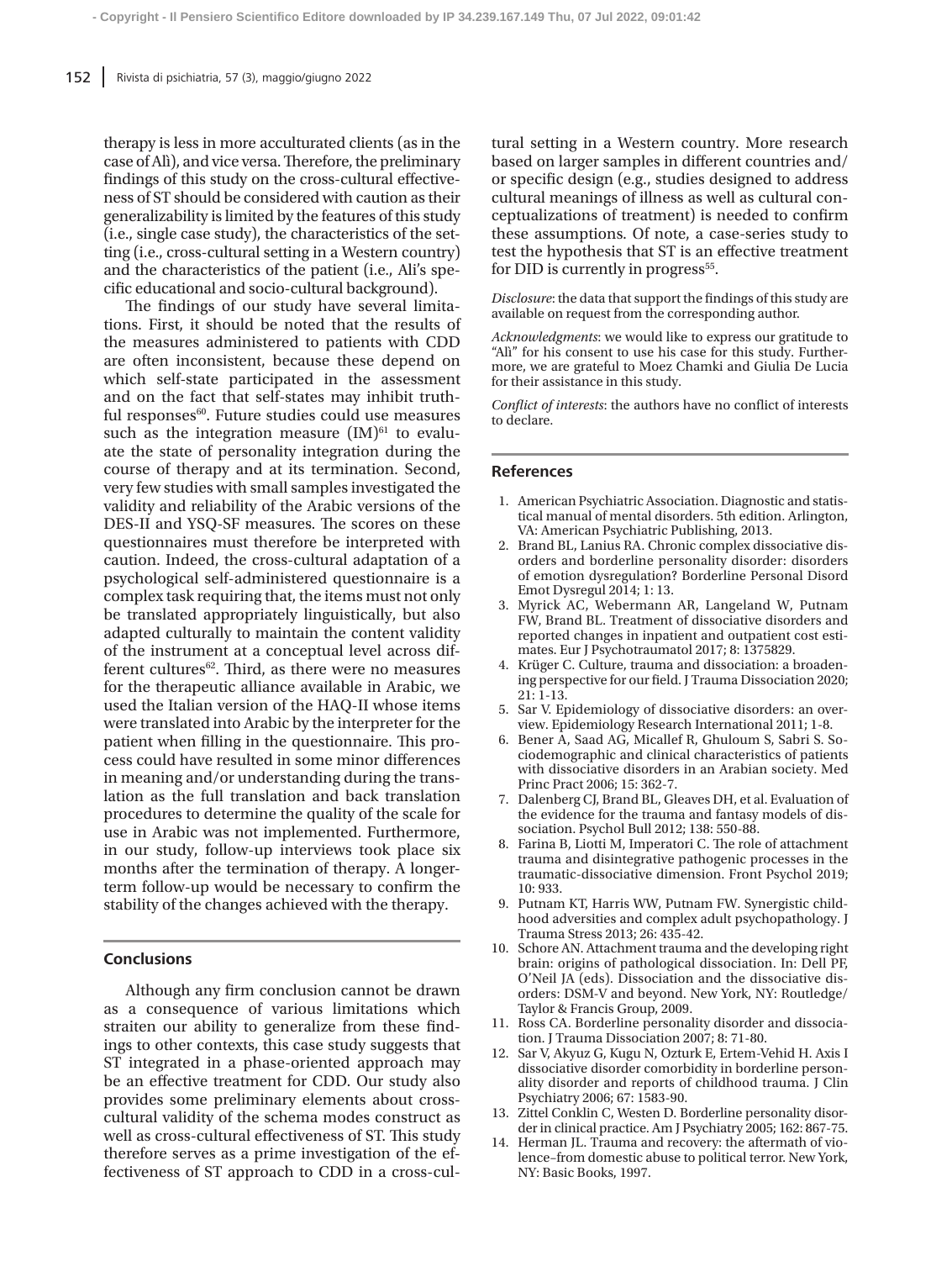- 15. Herman JL, Perry JC, van der Kolk BA. Childhood trauma in borderline personality disorder. Am J Psychiatry 1989; 146: 490-5.
- 16. Liotti G. Disorganized-disoriented attachment in the etiology of the dissociative disorders. Dissociation: Progress in the Dissociative Disorders 1992; 5: 196-204.
- 17. Van der Hart O, Nijenhuis ERS, Steele K. The haunted self: structural dissociation and the treatment of chronic traumatization. New York, NY: Norton, 2006.
- 18. Brand BL, Classen CC, Lanius R, et al. A naturalistic study of dissociative identity disorder and dissociative disorder not otherwise specified patients treated by community clinicians. Psychological Trauma Theory Research Practice and Policy 2009; 1: 153-71.
- 19. Janet P. Névroses et idées fixes. Paris: Félix Alcan, 1898.
- 20. International Society for the Study of Trauma and Dissociation. Guidelines for treating dissociative identity disorder in adults, third revision: summary version. J Trauma Dissociation 2011; 12: 188-212.
- 21. Huntjens R, Rijkeboer MM, Arntz A. Schema therapy for Dissociative Identity Disorder (DID): rationale and study protocol. Eur J Psychotraumatol 2019; 10: 1571377.
- 22. Young JE. Cognitive therapy for personality disorders: a schema focused approach. Sarasota, FL: Professional Resource Exchange, 1994.
- 23. Young JE, Klosko JS, Weishaar ME. Schema therapy: a practitioner's guide. London: Guilford Press, 2003.
- 24. Kellogg SH, Young JE. Schema therapy for borderline personality disorder. J Clin Psychol 2006; 62: 445-58.
- 25. Lobbestael J, van Vreeswijk M, Arntz A. Shedding light on schema modes: a clarification of the mode concept and its current research status. Neth J Psychol 2007; 63: 76-85.
- 26. Johnston C, Dorahy MJ, Courtney D, Bayles T, O'Kane M. Dysfunctional schema modes, childhood trauma and dissociation in borderline personality disorder. J Behav Ther Exp Psychiatry 2009; 40: 248-55.
- 27. Steele K, van der Hart O, Nijenhuis ER. Phase-oriented treatment of structural dissociation in complex traumatization: overcoming trauma-related phobias. J Trauma Dissociation 2005; 6: 11-53.
- 28. Janet P. The major symptoms of hysteria. New York, NY: Macmillan. 1907
- 29. Palic S, Carlsson J, Armour C, Elklit A. Assessment of dissociation in Bosnian treatment-seeking refugees in Denmark. Nordic J Psychiatry 2015; 69: 307-14.
- 30. Van Ommeren M, de Jong JT, Sharma B, Komproe I, Thapa SB, Cardeña E. Psychiatric disorders among tortured Bhutanese refugees in Nepal. Arch Gen Psychiatry 2001; 58: 475-82.
- 31. Carlson EB, Putnam FW. An update on the Dissociative Experiences Scale. Dissociation 1993; 6: 16-27.
- 32. Weathers F, Litz B, Keane T, Palmieri T, Marx BP, Schnurr P. The PTSD Checklist for DSM-5 (PCL-5). Scale available from the National Center for PTSD at: www.ptsd.va.gov [last accessed April 22, 2022].
- 33. Taylor C, Bee P, Haddock G. Does schema therapy change schemas and symptoms? A systematic review across mental health disorders. Psychol Psychother 2017; 90: 456-79.
- 34. Farrell JM, Shaw IA, Webber MA. A schema-focused approach to group psychotherapy for outpatients with borderline personality disorder: a randomized controlled trial. J Behav Ther Exp Psychiatry 2009; 40: 317-28.
- 35. Giesen-Bloo J, van Dyck R, Spinhoven P, et al. Outpatient psychotherapy for borderline personality disorder: randomized trial of schema-focused therapy vs transference-focused psychotherapy. Arch Gen Psychiatry 2006; 63: 649-58.
- 36. Cockram DM, Drummond PD, Lee CW. Role and treat-

ment of early maladaptive schemas in Vietnam veterans with PTSD. Clin Psychol Psychother 2010; 17: 165-82.

- 37. Sar V. Parallel-distinct structures of internal world and external reality: disavowing and re-claiming the selfidentity in the aftermath of trauma-generated dissociation. Front Psychol 2017; 8: 216.
- 38. First MB, Williams JWB, Karg RS, Spitzer RL. Structured Clinical Interview for DSM-5® Disorders: Clinician Version (SCID-5-CV). Washington, DC: American Psychiatric Association Publishing, 2016.
- 39. First MB, Williams JWB, Karg RS, Spitzer RL. Structured Clinical Interview for DSM-5® Personality Disorders (SCID-5-PD). Washington, DC: American Psychiatric Association Publishing, 2016.
- 40. Ross CA. Multiple personality disorder: diagnosis, clinical features, and treatment. New York, NY: Wiley, 1989.
- 41. Brune M, Eiroá-Orosa FJ, Fischer-Ortman J, Delijaj B, Haasen H. Intermediated communication by interpreters in psychotherapy with traumatized refugees. Int J Cult Ment Health 2011; 20: 144-51.
- 42. Sexton L. Vicarious traumatisation of counsellors and effects on their workplaces. Br J Gui and Couns 1999; 27: 393-403.
- 43. Figley CR. Compassion fatigue as secondary traumatic stress disorder: an overview. In: Figley CR (ed). Compassion fatigue: coping with secondary traumatic stress disorder in those who treat the traumatized. New York, NY: Brunner/Mazel, 1995.
- 44. Russell A, Russell L. The uses and abuses of co-therapy. J Marital Fam Ther 1979; 5: 39-46.
- 45. American Psychological Association. Evidence-based practice in psychology. American Psychologist 2006; 61: 271-85.
- 46. Khater MEL, Gilany H, EL-Belsha M, Abdel-Moneim A. Reliability of the Arabic version of the Young Schema Questionnaire short-form among orphanage residents. Middle East Journal of Psychiatry and Alzheimers 2011; 2: 3-7.
- 47. Ibrahim H, Ertl V, Catani C, Ismail AA, Neuner F. The validity of Posttraumatic Stress Disorder Checklist for DSM-5 (PCL-5) as screening instrument with Kurdish and Arab displaced populations living in the Kurdistan region of Iraq. BMC Psychiatry 2018; 18: 259.
- 48. Al-Eithan M, Al Juban H, Robert AA. Dissociative experiences and their relationship to mood problems among Arab mothers of disabled children. Pan Afr Med J 2013; 15: 21.
- 49. Young JE, Fosse G. Schema Therapy Rating Scale. New York, NY: Cognitive Therapy Center of New York, 2005.
- 50. Luborsky L, Barber JP, Siqueland L, et al. The Revised Helping Alliance Questionnaire (HAq-II): Psychometric Properties. J Psychother Pract Res 1996; 5: 260-71.
- 51. Schauer M, Neuner F, Elbert T. Narrative Exposure Therapy: a short term treatment for Traumatic Stress Disorders (2nd edition). Cambridge, MA: Hogrefe Publishing, 2011.
- 52. Nordahl HM, Nysæter TE. Schema therapy for patients with borderline personality disorder: a single case series. J Behav Ther Exp Psychiatry 2005; 36: 254-64.
- 53. Jacobson NS, Truax P. Clinical significance: a statistical approach to defining meaningful change in psychotherapy research. J Consult Clin Psychol 1991; 59: 12-9.
- 54. Barazandeh H, Kissane DW, Saeedi N, Gordon M. Schema modes and dissociation in borderline personality disorder/traits in adolescents or young adults. Psychiatry Res 2018; 261: 1-6.
- 55. Brand BL, Loewenstein RJ, Schielke HJ, et al. Cautions and concerns about Huntjens et al.'s Schema Therapy for Dissociative Identity Disorder. Eur J Psychotraumatol 2019; 10: 1631698.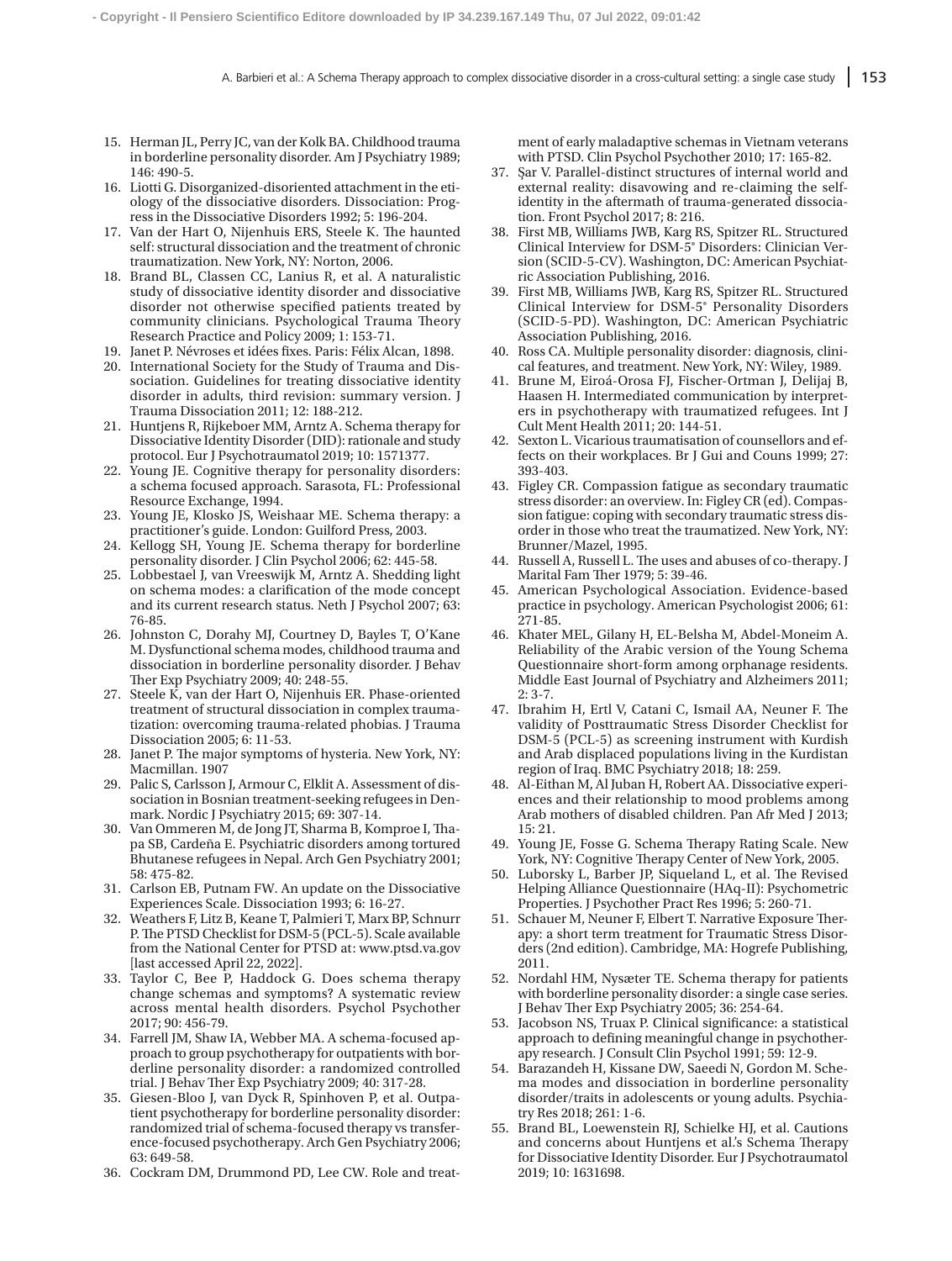- 56. Huntjens R, Rijkeboer MM, Arntz A. Schema therapy for Dissociative Identity Disorder (DID): rationale and study protocol. Eur J Psychotraumatol 2019; 10: 1571377.
- 57. Chu JA. Rebuilding shattered lives: the responsible treatment of complex post-traumatic and dissociative disorders. New York, NY: Wiley, 1998.
- 58. Falicov CJ. Commentary: on the wisdom and challenges of culturally attuned treatments for Latinos. Fam Process 2009; 48: 292-309.
- 59. Koç V, Kafa G. Cross-cultural research on psychotherapy: the need for a change. J Cross Cult Psychol 2019; 50: 100-15.
- 60. Pan D, Huey SJ, Hernandez D. Culturally adapted versus standard exposure treatment for phobic Asian

Americans: treatment efficacy, moderators, and predictors. Cultur Divers Ethnic Minor Psychol 2011; 17: 11-22.

- 61. Van der Hart O, Nijenhuis ERS, Steele K. The haunted self: structural dissociation and the treatment of chronic traumatization. New York, NY: Norton, 2006.
- 62. Barlow MR, Chu JA. Measuring fragmentation in dissociative identity disorder: the integration measure and relationship to switching and time in therapy. Eur J Psychotraumatol 2014; 5.
- 63. Beaton DE, Bombardier C, Guillemin F, Ferraz MB. Guidelines for the process of cross-cultural adaptation of self-report measures. Spine 2000; 25: 3186-91.

Corresponding author:

Dr. Alberto Barbieri MEDU Psyché Center for Transcultural Mental Health Via Trebbia 3 00198 Rome, Italy E-mail: alberto.barbieri@mediciperidirittiumani.org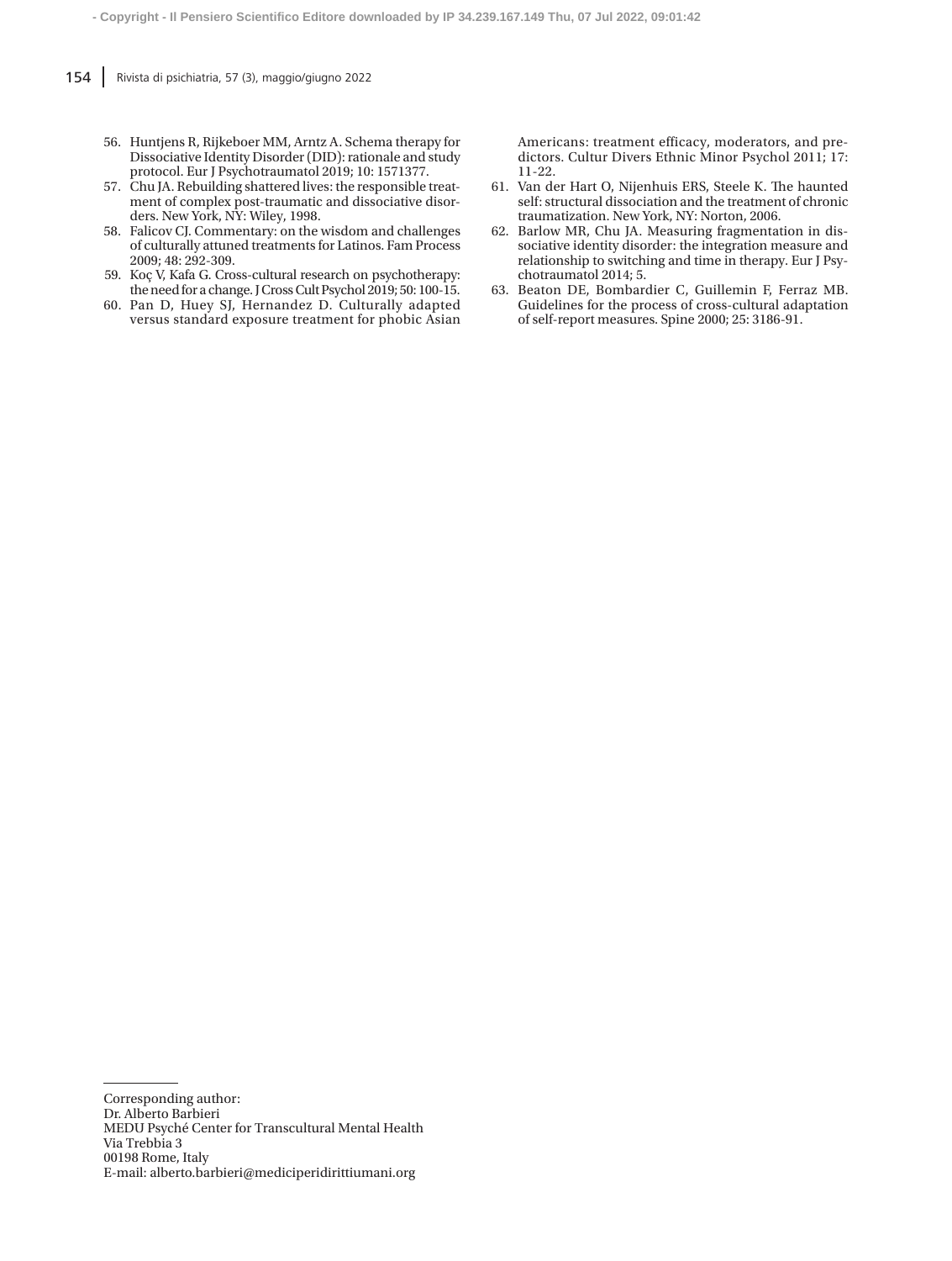# Supplemental materials

# **Introduction**

Cross-cultural issues related with Alì's **THERAPY** 

Mental health in Yemen has developed within a context of wars, internal struggles, poverty, high birth rates and illiteracy. Mental health disorders are often connected to myth, superstition and religious beliefs<sup>1</sup>. Nevertheless, mental health in Yemen has benefited from government support, even if modest, and human resource development projects allowing the development of several mental health public services and private clinics mainly used by urban population. According to a survey study, paranoia with schizophrenia was the most common diagnosis, followed by emotional disturbances (e.g., depression and anxiety)<sup>2</sup>. Suicide is still a highly sensitive issue in Yemen, and stigma and shame are connected to it<sup>1</sup>. As per WHO estimates from 2018, suicide mortality rate is 8.5 per 100,000 people<sup>3</sup>.

To date, few evidence-based psychological treatments have been tested for this culture, although some institutional and individual initiatives have developed intervention models that demonstrate the effectiveness of mental health services in the Yemeni context<sup>1</sup>. The literacy rate among the population aged 15 years and older (54.1%)<sup>4</sup> reflects a socio-culturally heterogeneous society with a marked difference between large urban centers and rural areas. The patient in our study had a high level of education and, although he had always lived in his country until his escape to Europe, he had a good knowledge of the Western culture as he taught Western Renaissance art in his city's art school. In this regard, the patient himself spontaneously requested a professional psychological support once he arrived in Italy without this being a stigmatizing factor for him.

## **Method**

#### **MEASURES**

With the aim to meet the American Psychological Association's criteria for Evidence-Based Practice5 as well as the *Clinical Utility* dimension in the Criteria for Evaluating Treatment Guidelines6, we integrated verbatim clinical case material with standardized measures of process and outcome evaluated at different times across treatment. Consequently, this case study includes the assessment of three standardized outcome measures (YSQ-SF for changes in EMS) and target symptom (DES-II for dissociative symptoms and PCL-5 for PTSD symptoms), as well as one process measure (HAQ-II for therapeutic alliance) evaluated on at least three separate occasions. Specific outcome data were presented using standardized mean difference (i.e., effect size) and clinical significance methodology (i.e., reliable change index)<sup>7</sup>.

| <b>Supplemental Table 1.</b> List of measures used in the case study, when administered, and by whom. |                                                                   |                                                                                                                         |                                                                          |                                                                        |  |  |
|-------------------------------------------------------------------------------------------------------|-------------------------------------------------------------------|-------------------------------------------------------------------------------------------------------------------------|--------------------------------------------------------------------------|------------------------------------------------------------------------|--|--|
| <b>Topic</b>                                                                                          | <b>Measures</b>                                                   | <b>Description</b>                                                                                                      | <b>Time in treatment</b>                                                 | <b>Rated by</b>                                                        |  |  |
| Dissociative symptoms                                                                                 | <b>Dissociative</b><br><b>Experiences Scale-II</b><br>$(DES-II)9$ | The DES-II is a 28-item self-<br>report measure that assesses<br>dissociative symptoms                                  | Pre-, mid-, posttreatment<br>and follow-up                               | Self-report administered<br>with an independent<br>interpreter support |  |  |
| Early maladaptive<br>schemas                                                                          | Young Schema<br>Questionnaire Short<br>Form (YSQ-SF) <sup>8</sup> | The YSQ-SF is a self-report<br>assessment instrument of 75<br>items, to assess the 15 EMS                               | Pre-, mid-, posttreatment,<br>and follow-up                              | Self-report administered<br>with an independent<br>interpreter support |  |  |
| Post-traumatic<br>Stress Disorder                                                                     | PTSD Checklist for<br>DSM-5 (PCL-5) <sup>9</sup>                  | The PCL-5 is a 20-item<br>self-report measure that<br>assesses the 20 DSM-5<br>symptoms of PTSD                         | Pre-, mid-, posttreatment,<br>and follow-up                              | Self-report administered<br>with an independent<br>interpreter support |  |  |
| Therapeutic alliance                                                                                  | <b>Helping Alliance</b><br>Questionnaire (HAQ-II) <sup>12</sup>   | The HAQ-II is a 19 item self-<br>report questionnaire that<br>measures the strength of<br>the client therapist alliance | Pre-, mid-, and<br>posttreatment                                         | Self-report administered<br>with an independent<br>interpreter support |  |  |
| Therapy adherence                                                                                     | Schema Therapy<br>Rating Scale (STRS) <sup>13</sup>               | The STRS measures<br>the psychotherapist<br>competency in using ST                                                      | Two audiotaped<br>sessions during<br>the second year of<br>psychotherapy | An independent<br>rater, a certified ST<br>therapist                   |  |  |

*Note*. Pretreatment= at the start of treatment (first phase); midtreatment =beginning of second year of treatment (second phase); posttreatment= beginning of third year of treatment, except for the YSQ-SF, which was completed after 2-year and 4-months of treatment (third phase); follow-up= 6 months after ending treatment.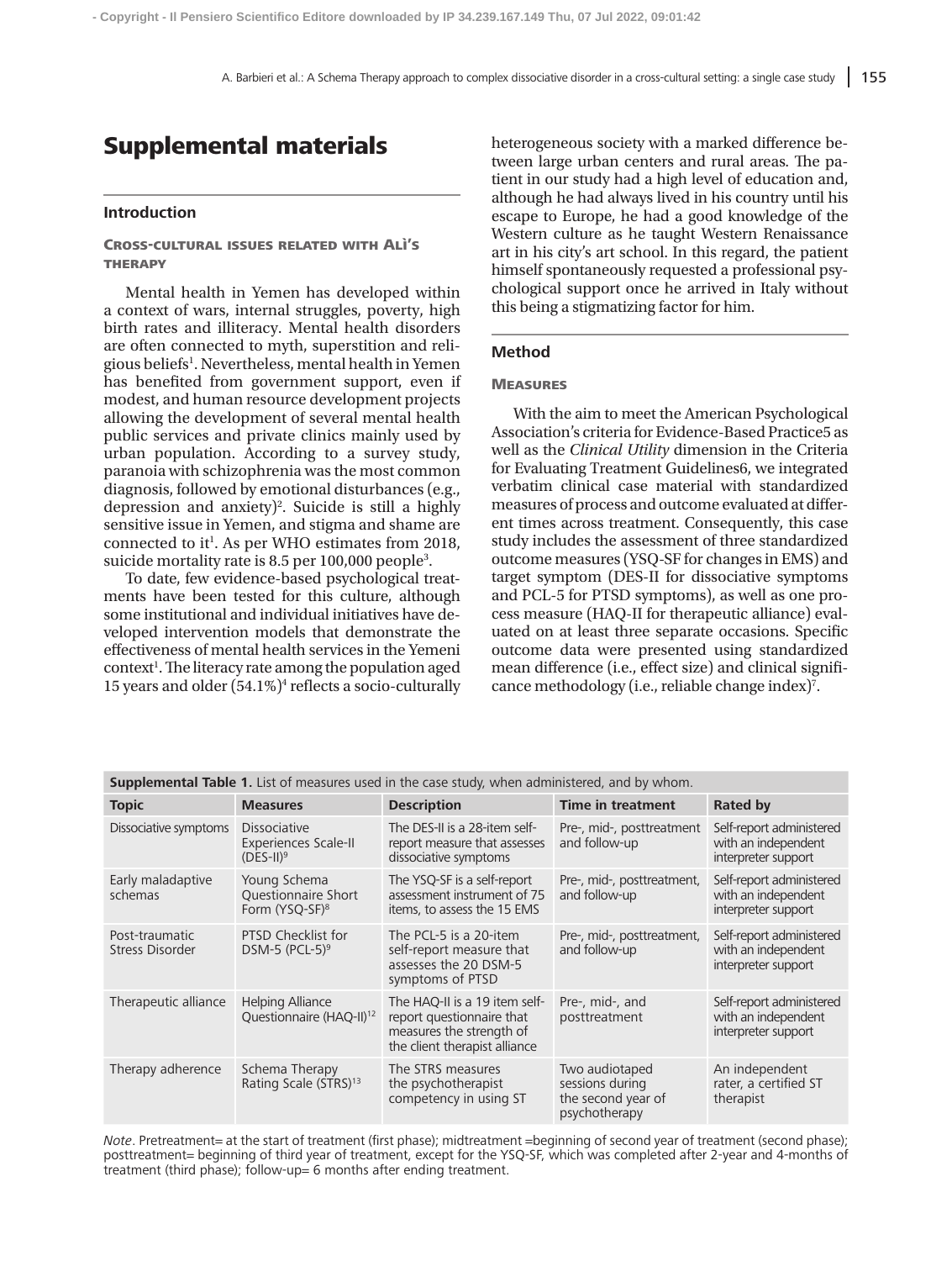

**Supplemental Figure 1.** Drawings and paintings made by Alì relating to therapy: A1) Re-enactment of the sexual abuse at the age of 9; A2) Alì Child with the therapists; A3) Alì Abandoned Child; A4) Alì the Solitary; A5) Alì Happy Child.

## **Results**

## Quantitative Assessment of Psychotherapy **OUTCOME**

To calculate the RCI, we used reliability coefficients and standard deviations from validation studies for YSQ-SF8 and PCL-59. For the DES-II, we used the reliability coefficients and the standard deviations obtained in a sample of 10 Arabic-speaking asylum seekers who sought treatment at the Psyché Clinical Center for trauma-related psychological distress. A small study of reliability of the scale was carried out on the 10 asylum seekers. Cronbach's  $\alpha$ coefficients calculated for the DES-II scale showed high alpha value ( $α=0.87$ ). Cronbach's α values for DES-II sub-scales (Taxon, Amnestic Dissociation, Depersonalization/Derealization, Absorption & Imaginative Involvement) were  $\alpha = .79$ ,  $\alpha = .71$ ,  $\alpha = .63$ , and  $\alpha$ =.54, respectively. Effect sizes (Cohen's d) were calculated as the difference between pretreatment and posttreatment or follow-up means divided by the standard deviations for the YSQ-SF, PCL-5, and DES-II from normative samples (as mentioned above).

*Early maladaptive schemas (YSQ-SF)*.The scores on the YSQ-SF decreased significantly from pre- to posttreatment for all the EMS domains. From pretreatment to follow-up, the decrease in the score remained significant for two of the five EMS domains: Over-vigilance/Inhibition and Other-directedness.

*Post-traumatic Stress Disorder (PCL-5)*. PCL-5 total score decreased significantly from pre- to posttreatment and follow-up to the point that at posttreatment and follow-up, Alì no longer met the DSM-5 criteria for the diagnosis of PTSD and the total scores (respectively 22 and 28) were below the PCL-5 indicative cut-off (33) for PTSD<sup>10</sup>.

*Dissociative symptoms (DES-II)*. The total score of the DES-II and each of its subscales decreased significantly from pre- to posttreatment. At posttreatment, the total score (26.8) was below the indicative cut-off  $(30)$  for a dissociative disorder<sup>11</sup>. The decrease in score also remained significant at follow-up. Notably, the total and each subscale scores recorded a further decrease at follow-up with the exception of the Absorption & Imaginative Involvement subscale.

#### **References**

- 1. Qasem Saleh MAB, Makki AM. Mental health in Yemen: obstacles and challenges. Int Psychiatry 2008; 5: 90-2.
- 2. YMHA (Yemeni Mental Health Association) [Survey] Al-Seha-AlAqilia 2006, No. 29-30.
- WHO (2021, April 9). World Health Statistics data visualisation dashboard. Retrieved from http://apps.who.int/ gho/data/